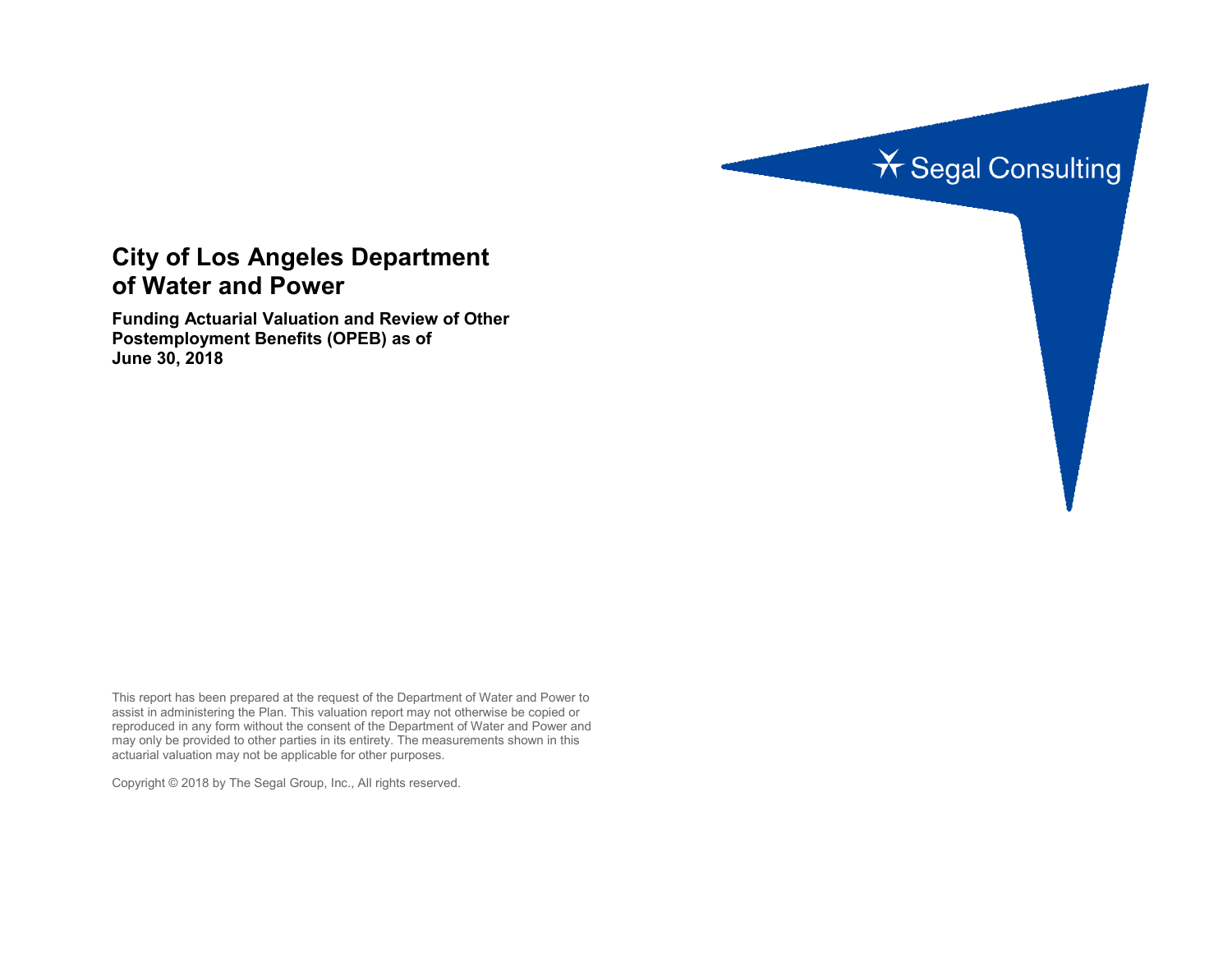

100 Montgomery Street, Suite 500 San Francisco, CA 94104 T 415.263.8200 F 415.376.1167 www.segalco.com

*October 15, 2018*

*Ms. Ann Santilli Interim Chief Financial Officer City of Los Angeles Department of Water and Power 111 N. Hope Street, Room 450 Los Angeles, CA 90011*

*Dear Ann:*

*We are pleased to submit this Actuarial Valuation and Review of Other Postemployment Benefits (OPEB) as of June 30, 2018. The report summarizes the actuarial data used in the valuation, establishes the Actuarially Determined Contribution (ADC) for the coming year, and analyzes the preceding year's experience. This report was based on the census and financial data provided by the Department of Water and Power (DWP), with exceptions noted for data in Exhibit II, and the terms of the Plan as communicated to us by DWP. The actuarial calculations were completed under the supervision of Thomas Bergman, ASA, MAAA, EA and Andy Yeung, ASA, MAAA, FCA, EA. The health care trend and other related medical assumptions have been reviewed by Melissa Bissett, FSA, MAAA.*

*This actuarial valuation has been completed in accordance with generally accepted actuarial principles and practices. To the best of our knowledge, the information supplied in this actuarial valuation is complete and accurate. Further, in our opinion, the assumptions used in this valuation and described in Exhibit II are reasonably related to the experience of and the expectations for the Plan. The actuarial projections are based on these assumptions and the plan of benefits as summarized in Exhibit III.*

*Sincerely,*

*Segal Consulting, a Member of The Segal Group, Inc.*

*By:*

*Paul Angelo, FSA, MAAA, FCA, EA Andy Yeung, ASA, MAAA, FCA, EA Senior Vice President and Actuary Vice President and Actuary* 

*JAC/bbf*

*cc: Kathy Fong*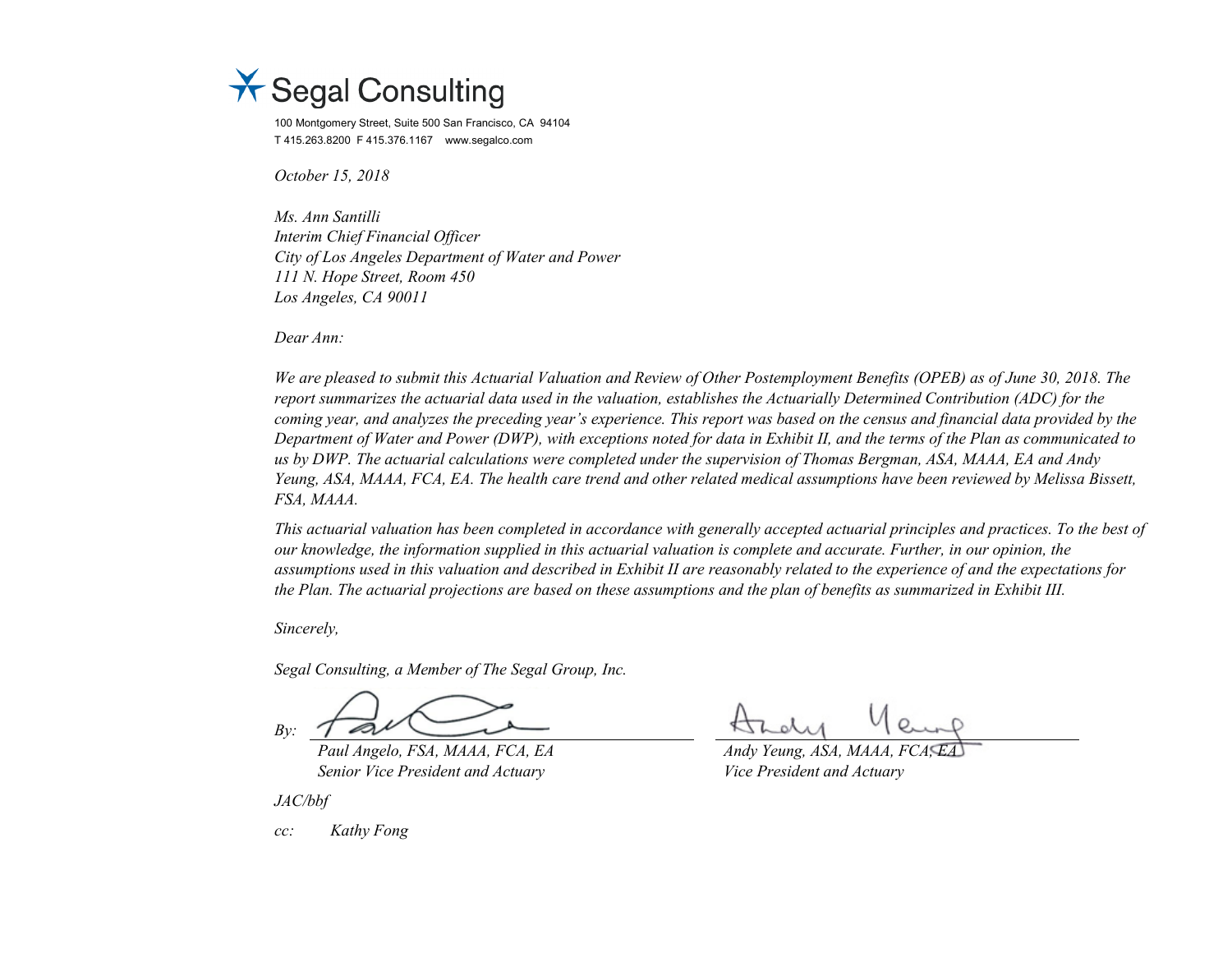| Highlights of the Valuation  1                         |
|--------------------------------------------------------|
| Summary of Valuation Results 2                         |
| Important Information about<br>Actuarial Valuations  3 |
| Actuarial Certification  5                             |

CHART 1 Actuarial Present Value of Total Projected Benefits (APB) and Actuarial Balance Sheet.............. 6 CHART 2 Actuarial Accrued Liability (AAL) and Unfunded AAL (UAAL) ...................................... 7 CHART 3

Table of Amortization Bases...... 8

### CHART 4

Determination of Actuarially Determined Contribution (ADC) – Payable Throughout Fiscal Year Total............................................ 9

CHART 5 Schedule of Employer Contributions............................ 12

CHART 6 Schedule of Funding Progress.. 13

| <b>EXHIBIT A</b><br>Summary of Participant Data - |  |
|---------------------------------------------------|--|
| <b>EXHIBIT B</b><br>Cash Flow Projections 17      |  |
| <b>EXHIBIT C</b><br>Actuarial Value of Assets 18  |  |

## **SECTION 1 SECTION 2 SECTION 3 SECTION 4**

### **EXECUTIVE SUMMARY VALUATION RESULTS VALUATION DETAILS SUPPORTING INFORMATION**

#### EXHIBIT I

| Summary of Supplementary                                            |
|---------------------------------------------------------------------|
| EXHIBIT II<br>Actuarial Assumptions and<br>Actuarial Cost Method 20 |
| EXHIBIT III                                                         |
| EXHIBIT IV                                                          |

Definitions of Terms................. 35

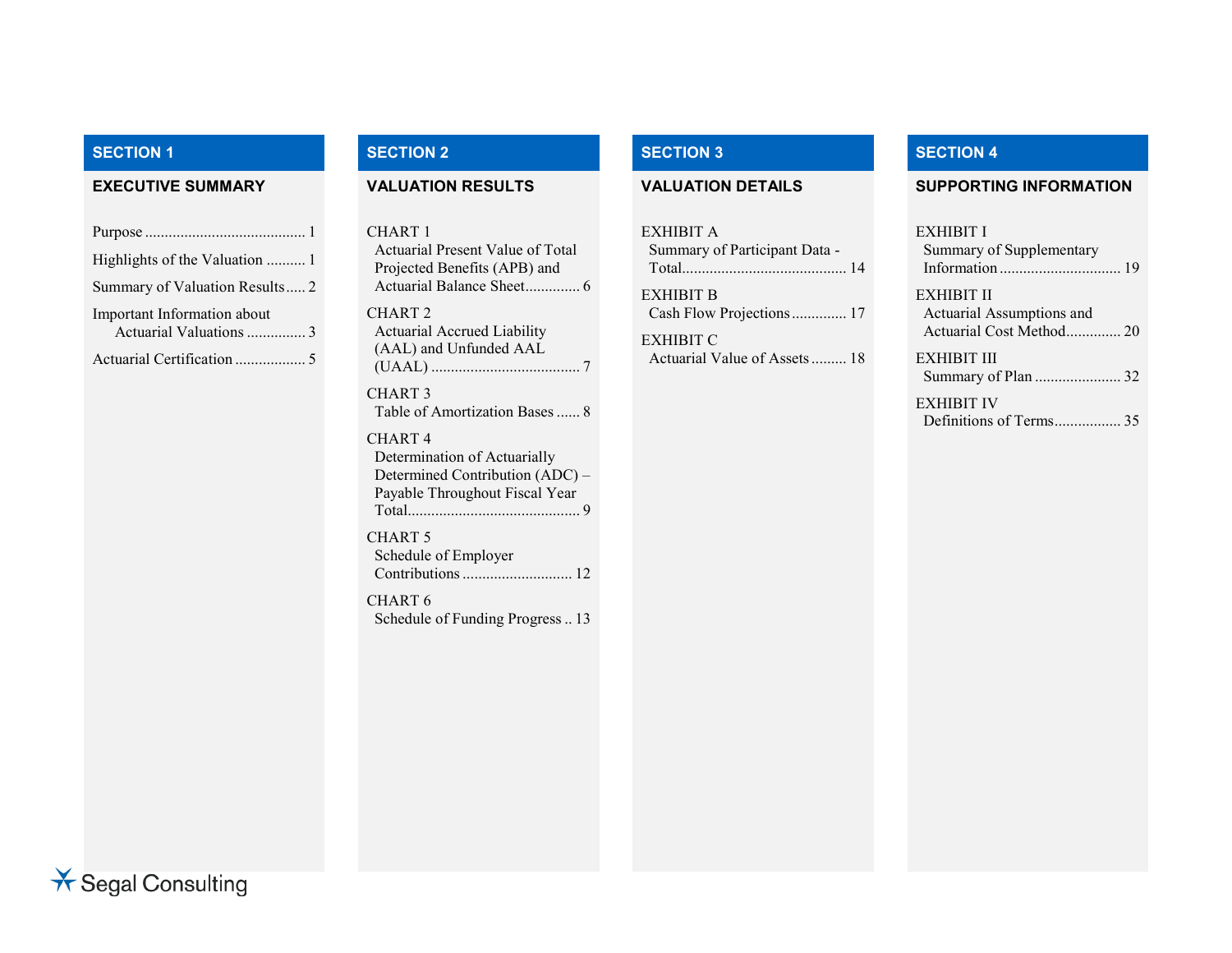#### **PURPOSE**

This report presents the results of our actuarial valuation of the City of Los Angeles Department of Water and Power (DWP) postretirement medical and dental benefits plan as of June 30, 2018 for funding purposes. The results are also consistent with the current Governmental Accounting Standards (GAS), which prescribe an accrual methodology for accumulating the value of other postemployment benefits (OPEB) over participants' active working lifetimes.

The membership data used in the June 30, 2018 valuation was based on the characteristics of covered active members, retired members and beneficiaries as of March 31, 2018.

#### **HIGHLIGHTS OF THE VALUATION**

- **The Actuarially Determined Contribution (ADC)** decreased from 8.60% of payroll for the 2017-2018 fiscal year to 7.53% of payroll for the 2018-2019 fiscal year. The reasons for the decrease in ADC include: (a) actual 2017-2018 medical premiums, on average, increased less than assumed in our prior valuation, and (b) favorable investment experience. The return on market value of assets was 9.08% and the return on actuarial value of assets was 8.28% after reflecting the recognition of deferred gains from prior years.
- $\triangleright$  As of June 30, 2018, the ratio of assets, on an actuarial value basis, to the Actuarial Accrued Liability (AAL), i.e., the funded ratio, is 83.24% compared to 80.86% in the prior valuation. These ratios if measured on a Market Value basis have increased to 84.46% from 81.44% during 2017-2018. There is a reduction in the Unfunded Actuarial Accrued Liability (UAAL) to

\$413.9 million from \$449.3 million calculated in the prior valuation. A detailed reconciliation of the change in UAAL can be found in Chart 2.

 DWP has recently agreed to our recommendation to develop a formal written funding policy. In the interim, we will continue to use the current practice, including a single, declining amortization period and the following approach in developing the Actuarially Determined Contribution (ADC):

Normal cost plus amortization of the UAAL using the following basis:

- Declining 30-year amortization beginning June 30, 2005, with 17 years remaining as of June 30, 2018 and,
- UAAL amortized as a level percent of payroll.
- The GAS 74 report with a measurement date of June 30, 2018 for financial reporting purposes for the Plan was provided as a separate report.
- The GAS 75 report with a measurement date of June 30, 2018 for financial reporting purposes for the employer (with a reporting date of June 30, 2019) will be provided in the next few months.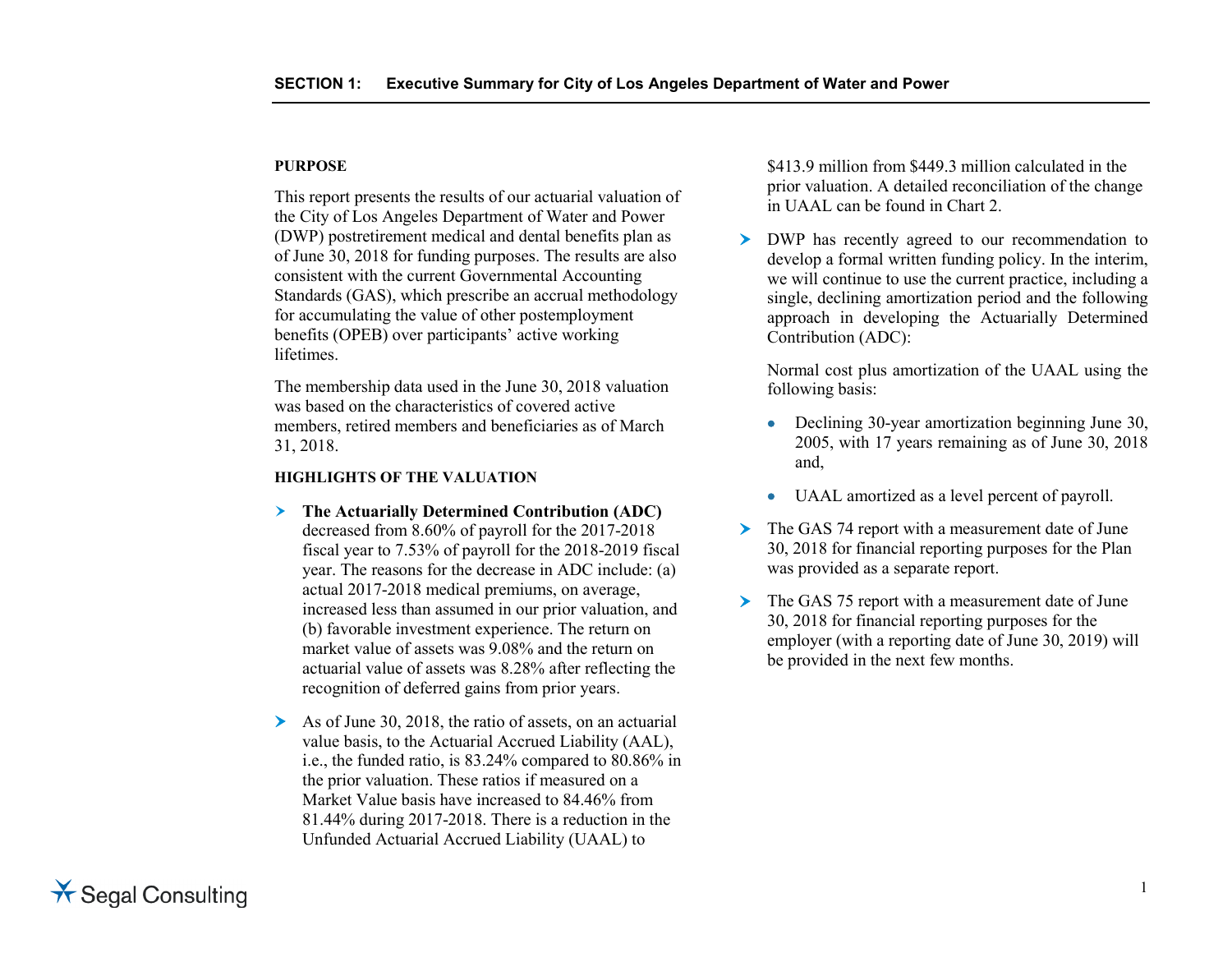#### **SUMMARY OF VALUATION RESULTS**

*The key valuation results for the current and prior years are shown.*

| June 30, 2018   | June 30, 2017   |
|-----------------|-----------------|
| \$2,469,304,377 | \$2,347,483,631 |
| 2,055,373,577   | 1,898,136,791   |
| 413,930,800     | 449,346,840     |
| 83.24%          | 80.86%          |
| 2,085,697,159   | \$1,911,892,665 |
| 383,607,218     | 435,590,966     |
| 84.46%          | 81.44%          |
| June 30, 2019   | June 30, 2018   |
| \$46,187,613    | \$49,190,698    |
| 31,882,546      | 33,213,505      |
| 2,780,528       | 2,934,888       |
| \$80,850,687    | \$85,339,091    |
| 1,073,554,608   | 991,814,994     |
| 7.53%           | 8.60%           |
| 18,299          | 17,844          |
|                 |                 |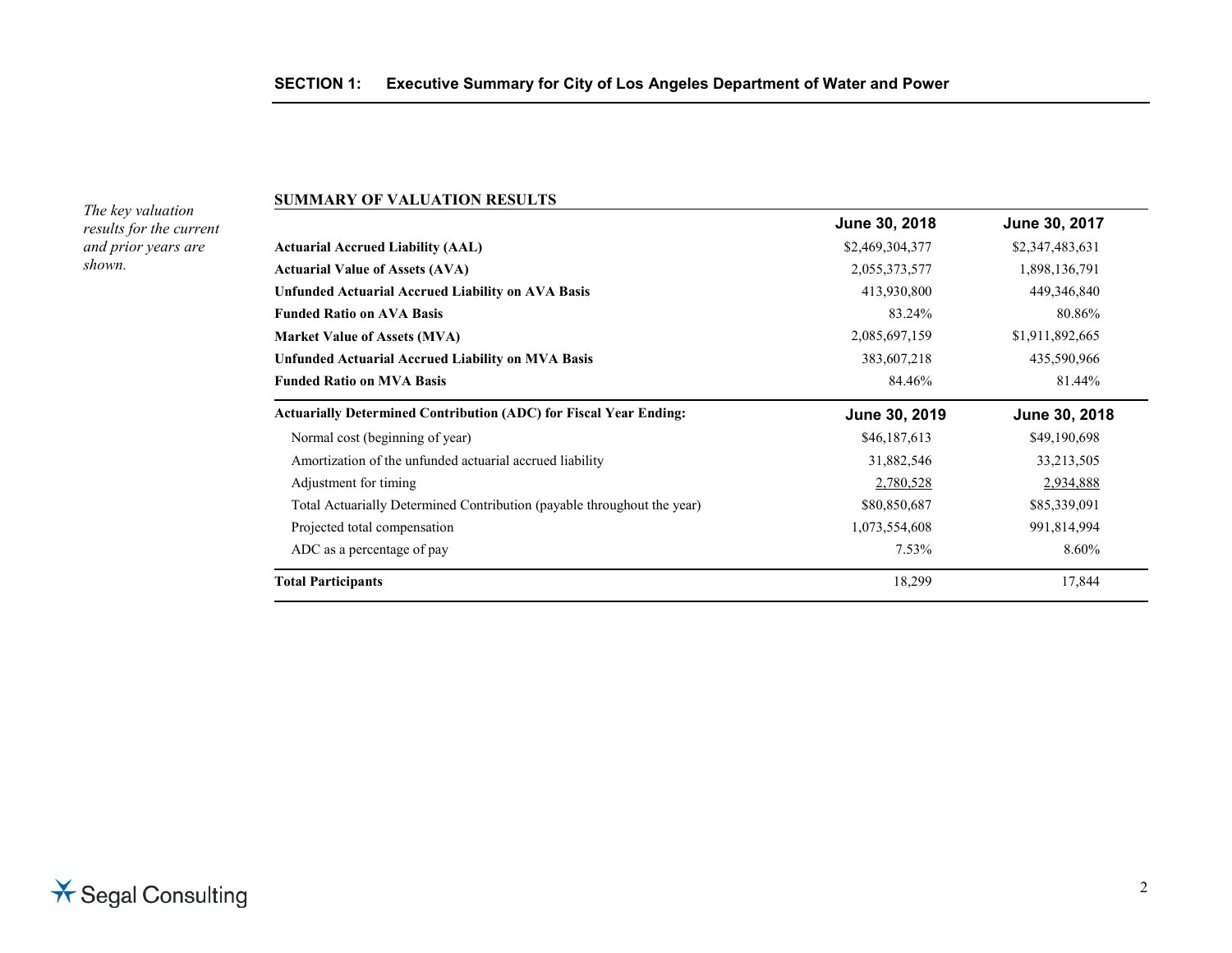#### **IMPORTANT INFORMATION ABOUT ACTUARIAL VALUATIONS**

In order to prepare an actuarial valuation, Segal Consulting ("Segal") relies on a number of input items. These include:

- **Plan of benefits** Plan provisions define the rules that will be used to determine benefit payments, and those rules, or the interpretation of them, may change over time. It is important to keep Segal informed with respect to plan provisions and administrative procedures, and to review the plan description in this report to confirm that Segal has correctly interpreted the plan of benefits.
- **Participant data** An actuarial valuation for a plan is based on data provided to the actuary by DWP with exceptions noted for Data in Exhibit II. Segal does not audit such data for completeness or accuracy, other than reviewing it for obvious inconsistencies compared to prior data and other information that appears unreasonable. It is important for Segal to receive the best possible data and to be informed about any known incomplete or inaccurate data.
- **Assets** This valuation is based on the market value of assets as of the valuation date, as provided by DWP.
- **Actuarial assumptions** In preparing an actuarial valuation, Segal projects the benefits to be paid to existing plan participants for the rest of their lives and the lives of their beneficiaries. This projection requires actuarial assumptions as to the probability of death, disability, withdrawal, and retirement of each participant for each year. In addition, the benefits projected to be paid for each of those events in each future year reflect actuarial assumptions as to health care trends and member enrollment in retiree health benefits. The projected benefits are then discounted to a present value, based on the assumed rate of return that is expected to be achieved on the plan's assets. There is a reasonable range for each assumption used in the projection and the results may vary materially based on which assumptions are selected. It is important for any user of an actuarial valuation to understand this concept. Actuarial assumptions are periodically reviewed to ensure that future valuations reflect emerging plan experience. While future changes in actuarial assumptions may have a significant impact on the reported results, that does not mean that the previous assumptions were unreasonable.

The user of Segal's actuarial valuation (or other actuarial calculations) should keep the following in mind:

- The valuation is prepared at the request of DWP. Segal is not responsible for the use or misuse of its report, particularly by any other party.
- An actuarial valuation is a measurement of the plan's assets and liabilities at a specific date. Accordingly, except where otherwise noted, Segal did not perform an analysis of the potential range of future financial measures. The actual long-term cost of the plan will be determined by the actual benefits and expenses paid and the actual investment experience of the plan.
- If DWP is aware of any event or trend that was not considered in this valuation that may materially change the results of the valuation, Segal should be advised, so that we can evaluate it.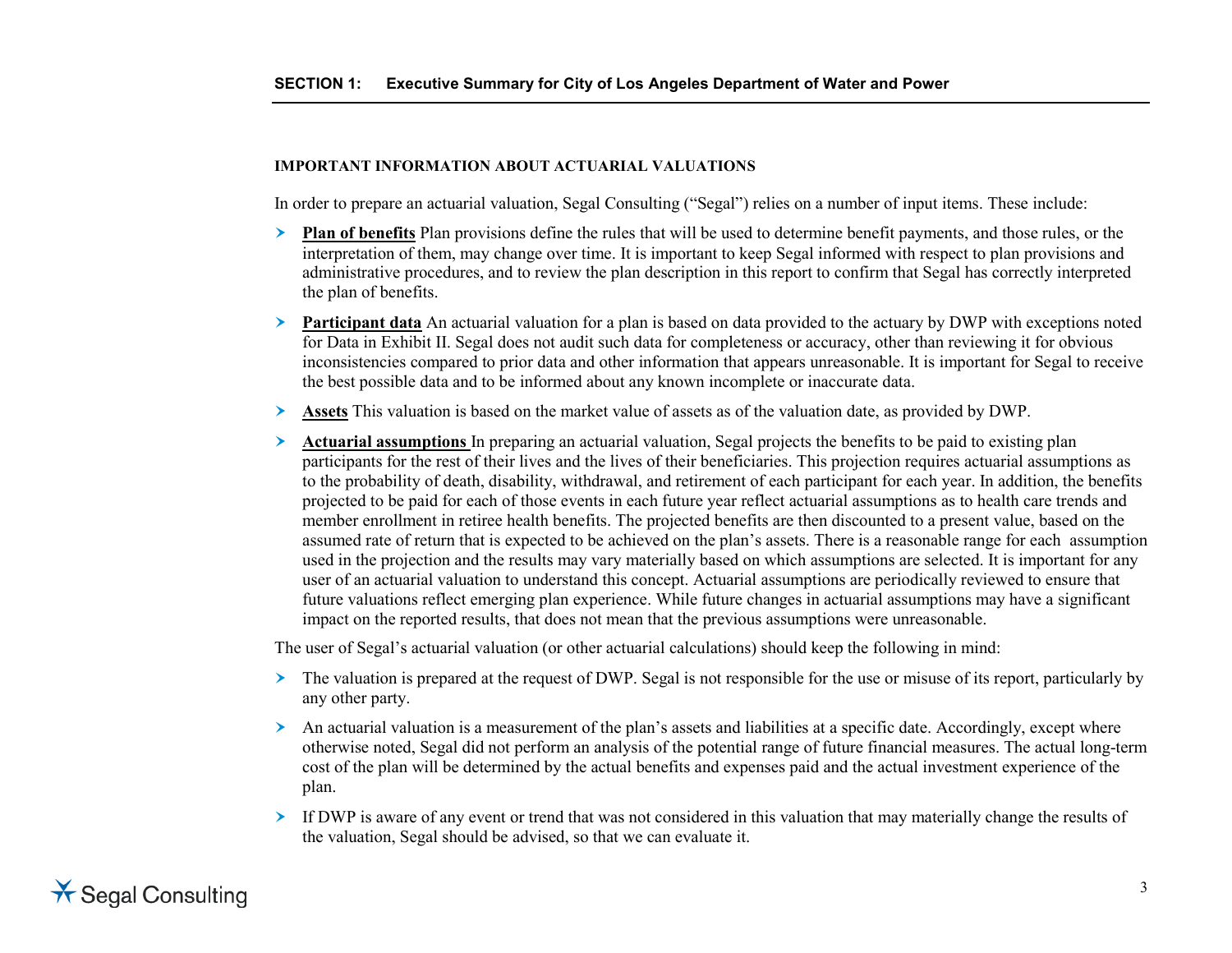- $\triangleright$  Critical events for a plan include, but are not limited to, decisions about changes in benefits and contributions. The basis for such decisions needs to consider many factors such as the risk of changes in plan enrollment, emerging claims experience and health care trend, not just the current valuation results.
- Segal does not provide investment, legal, accounting, or tax advice. Segal's valuation is based on our understanding of applicable guidance in these areas and of the plan's provisions, but they may be subject to alternative interpretations. DWP should look to their other advisors for expertise in these areas.

As Segal Consulting has no discretionary authority with respect to the management or assets of DWP, it is not a fiduciary in its capacity as actuaries and consultants with respect to DWP.

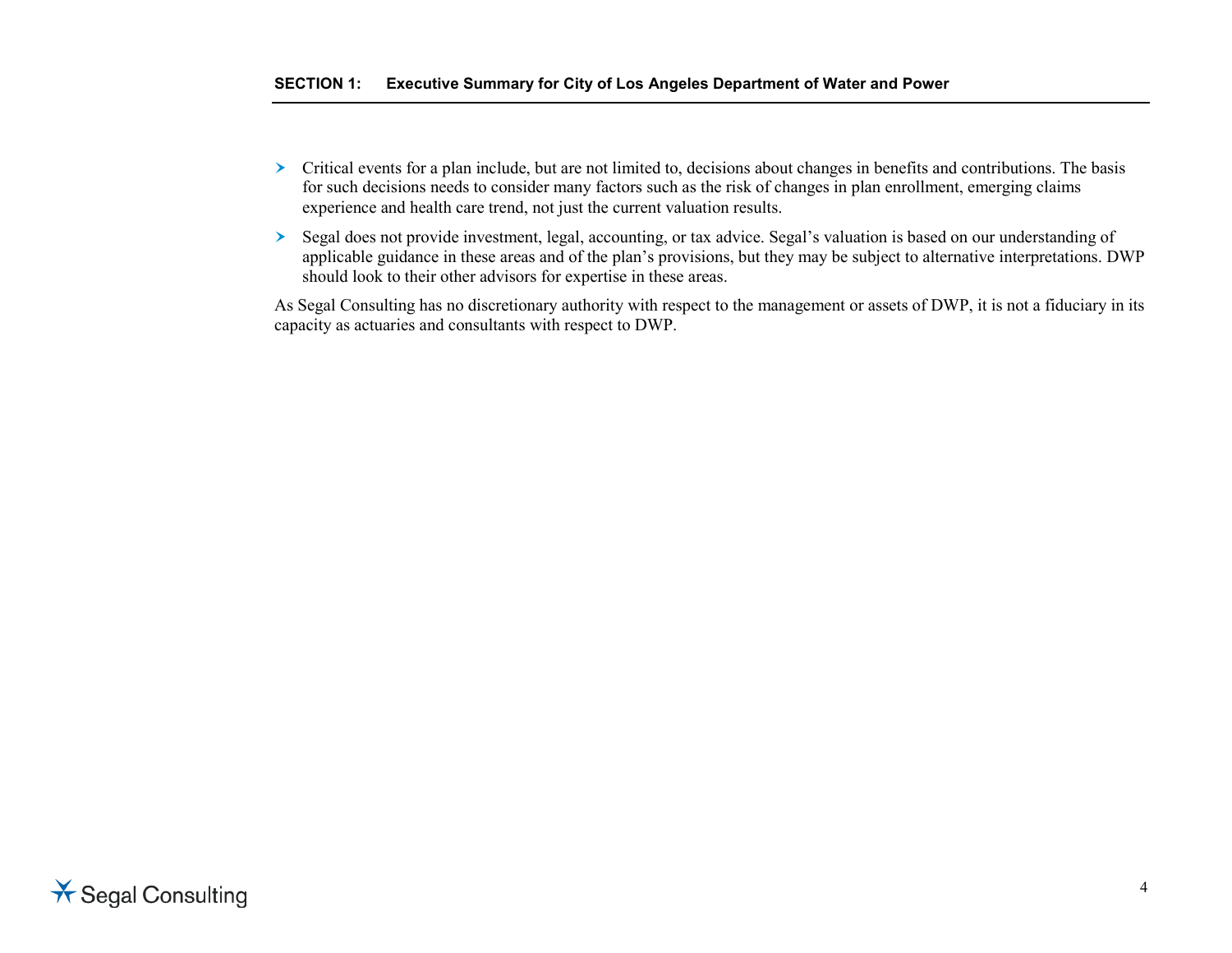October 15, 2018

#### **ACTUARIAL CERTIFICATION**

This is to certify that Segal Consulting, a Member of The Segal Group, Inc. has conducted an actuarial valuation of certain benefit obligations of City of Los Angeles Department of Water and Power's other postemployment benefit programs as of June 30, 2018, in accordance with generally accepted actuarial principles and practices.

The actuarial valuation is based on the plan of benefits verified by the Employer and reliance on participant, premium, claims and expense data provided by the Employer or from vendors employed by the Employer with exceptions noted for Data in Exhibit II. Segal Consulting does not audit the data provided. The accuracy and comprehensiveness of the data is the responsibility of those supplying the data. Segal, however, does review the data for reasonableness and consistency.

The actuarial computations made are for purposes of funding the plan. Determinations for purposes other than funding may be significantly different from the results reported here. Accordingly, additional determinations may be needed for other purposes, such as judging benefit security at termination of the plan, or determining short-term cash flow requirements.

To the best of our knowledge, this report is complete and accurate and in our opinion presents the information necessary to fund the Plan with respect to the benefit obligations addressed. The signing actuaries are members of the Society of Actuaries, the American Academy of Actuaries, and other professional actuarial organizations and collectively meet their "General Qualification Standards for Statements of Actuarial Opinions" to render the actuarial opinion contained herein.

Krons Bergmen

Thomas Bergman, ASA, MAAA, EA Retiree Health Actuary

lemp

Andy Yeung, ASA, MAAA, FCA, EA Vice President and Actuary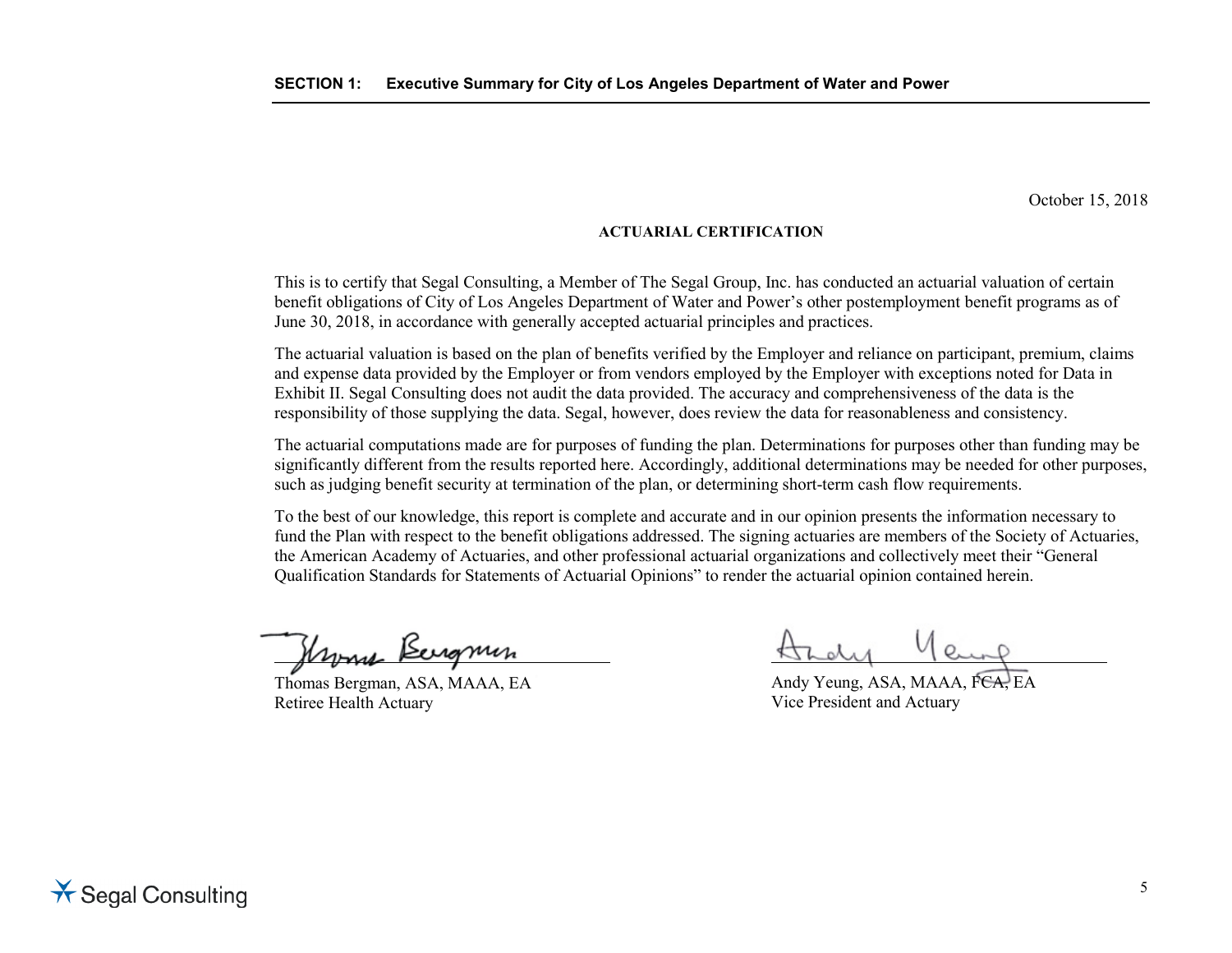The actuarial present value of total projected benefits uses the actuarial assumptions disclosed in Section 4 to calculate the value today of all benefits expected to be paid to current actives and retired plan members. The actuarial balance sheet shows the expected breakdown of how these benefits will be financed.

#### **CHART 1**

**Actuarial Present Value of Total Projected Benefits (APB) and Actuarial Balance Sheet**

|       |                                                                     | <b>Actuarial Present Value</b><br>of Total Projected Benefits (APB) |                 |
|-------|---------------------------------------------------------------------|---------------------------------------------------------------------|-----------------|
|       |                                                                     | June 30, 2018                                                       | June 30, 2017   |
|       | <b>Participant Category</b>                                         |                                                                     |                 |
|       | Current retirees, beneficiaries, and dependents                     | \$1,382,806,558                                                     | \$1,330,963,851 |
|       | Current active members                                              | 1,575,295,649                                                       | 1,525,681,292   |
| Total |                                                                     | \$2,958,102,207                                                     | \$2,856,645,143 |
|       |                                                                     | June 30, 2018                                                       | June 30, 2017   |
|       | <b>Actuarial Balance Sheet</b>                                      |                                                                     |                 |
|       | The actuarial balance sheet as of the valuation date is as follows: |                                                                     |                 |
|       | <b>Assets</b>                                                       |                                                                     |                 |
|       | Actuarial value of assets                                           | \$2,055,373,577                                                     | \$1,898,136,791 |
|       | Present value of future normal costs                                | 488,797,830                                                         | 509, 161, 512   |
| 3.    | Unfunded actuarial accrued liability                                | 413,930,800                                                         | 449,346,840     |
| 4     | Present value of current and future assets                          | \$2,958,102,207                                                     | \$2,856,645,143 |
|       | <b>Liabilities</b>                                                  |                                                                     |                 |
| 5.    | Actuarial Present Value of total Projected Benefits                 | \$2,958,102,207                                                     | \$2,856,645,143 |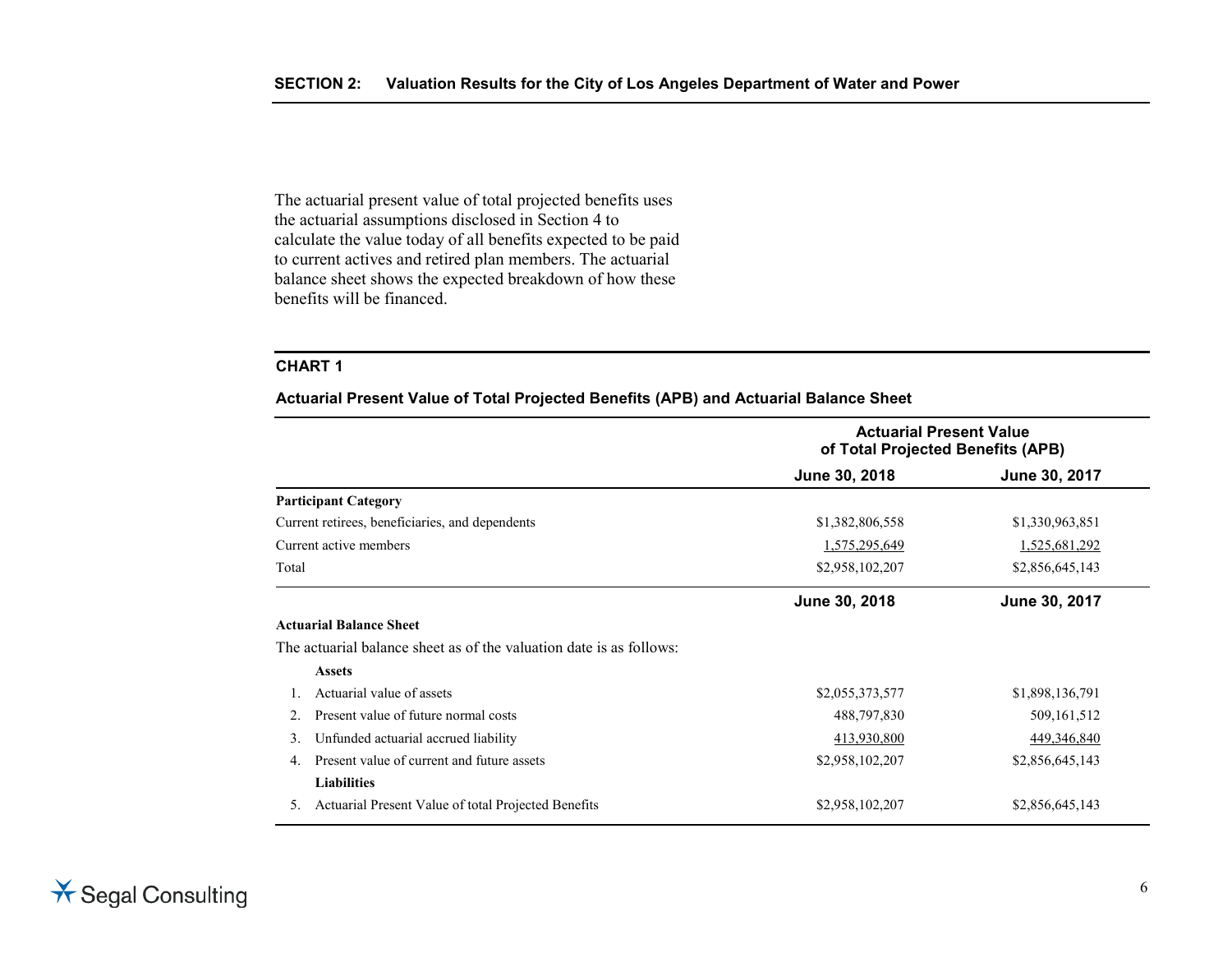The actuarial accrued liability shows that portion of the APB (Chart 1) allocated to periods prior to the valuation date by the actuarial cost method. The chart below shows the portion covered by accumulated plan assets, and reconciles the unfunded actuarial accrued liability from last year to this year.

#### **CHART 2**

#### **Actuarial Accrued Liability (AAL) and Unfunded AAL (UAAL)**

|     |                                                                  | June 30, 2018   | June 30, 2017    |
|-----|------------------------------------------------------------------|-----------------|------------------|
|     | <b>Participant Category</b>                                      |                 |                  |
|     | Current retirees, beneficiaries, and dependents                  | \$1,382,806,558 | \$1,330,963,851  |
|     | Current active members                                           | 1,086,497,819   | 1,016,519,780    |
|     | Total actuarial accrued liability                                | \$2,469,304,377 | \$2,347,483,631  |
|     | Actuarial value of assets                                        | 2,055,373,577   | 1,898,136,791    |
|     | Unfunded actuarial accrued liability                             | \$413,930,800   | \$449,346,840    |
|     | <b>Development of Unfunded Actuarial Accrued Liability</b>       |                 |                  |
|     | Unfunded actuarial accrued liability as of June 30, 2017         |                 | \$449,346,840    |
|     | Employer normal cost at beginning of year                        |                 | 49,190,698       |
| 3.  | Total employer contributions                                     |                 | -95,918,712      |
| 4.  | Interest on 1, 2 and 3                                           |                 | 32,666,919       |
| 5.  | Expected unfunded actuarial accrued liability (sum of $1 - 4$ )  |                 | \$435,285,745    |
| 6.  | Change due to investment experience gains                        |                 | $-19,481,628$    |
|     | Change due to non-investment experience losses                   |                 | 36,394,283       |
| 8.  | Change due to premiums on average, increasing less than expected |                 | $-48, 133, 764$  |
| 9.  | Change due to updating health trend assumptions                  |                 | 4,798,880        |
| 10. | Change due to plan amendments*                                   |                 | $-285,566$       |
|     | Change from other assumption and method changes                  |                 | 5,352,850        |
| 12. | Subtotal of $6 - 9$                                              |                 | $-$ \$21,354,945 |
| 13. | Unfunded actuarial accrued liability as of June 30, 2018         |                 | \$413,930,800    |

\*Certain technical amendments related to the administration of Tier 2 provisions were adopted. The vesting requirement for Tier 2 members was amended to include a reduction in the minimum vesting requirement for Tier 2 members to 5 years.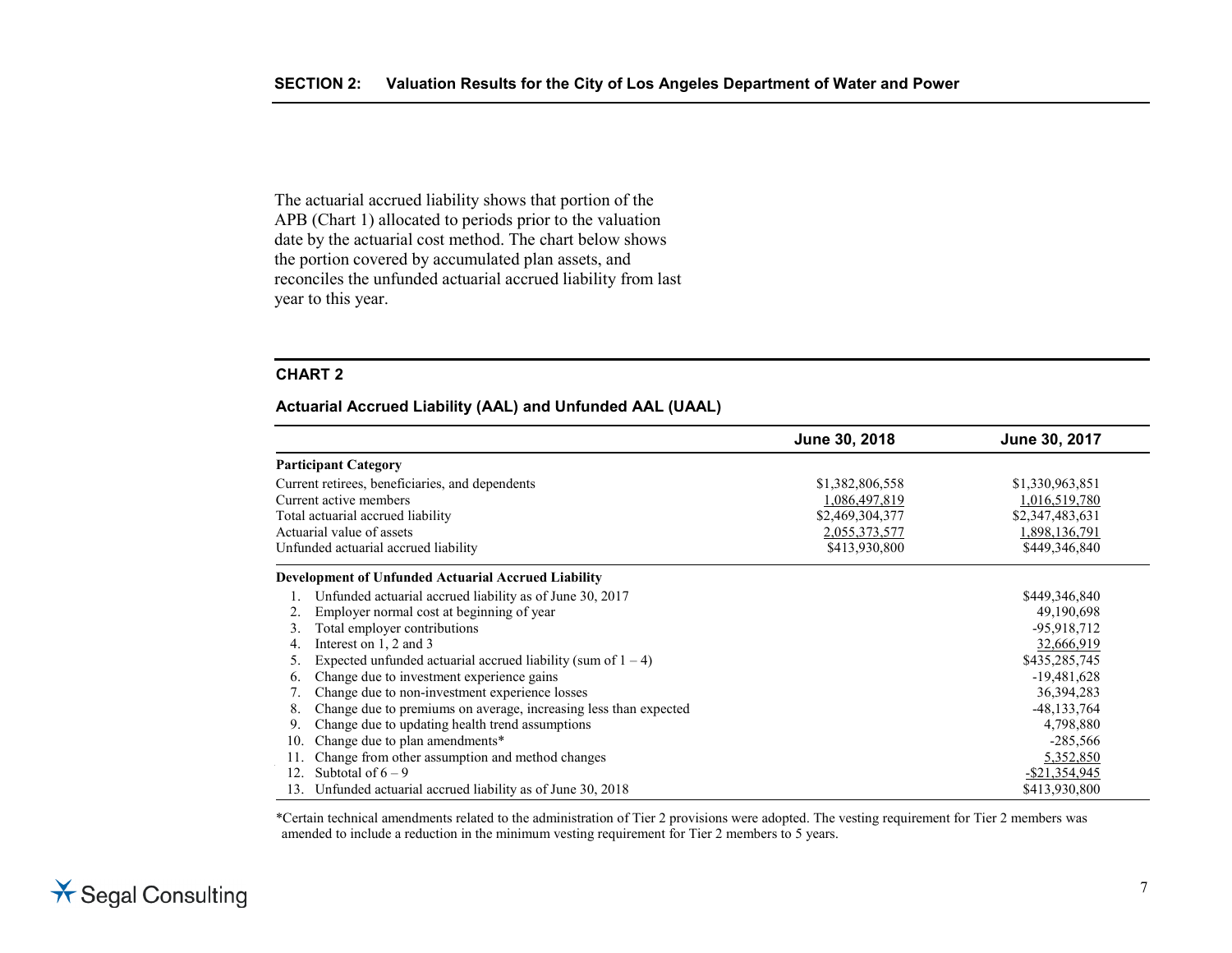DWP has recently agreed to our recommendation to develop a formal written funding policy. In the interim, we continue to use the current practice, including a single, declining amortization period, and the following approach in developing the Actuarially Determined Contribution (ADC):

Normal cost plus amortization of the UAAL using the following rules:

- $\geq$  Declining 30-year amortization beginning June 30, 2005, with 17 years remaining as of June 30, 2018 and
- UAAL amortized as a level percent of payroll.

## **CHART 3**

#### **Table of Amortization Bases**

| Tvpe                                       | <b>Date</b> | <b>Initial</b> | <b>Initial</b> | Annual       | Years     | Outstanding   |
|--------------------------------------------|-------------|----------------|----------------|--------------|-----------|---------------|
|                                            | Established | Year           | Amount         | Payment*     | Remaining | Balance       |
| Total Unfunded Actuarial Accrued Liability | 6/30/2018   |                | \$413,930,800  | \$31,882,546 |           | \$413,930,800 |

*\* Level percentage of pay*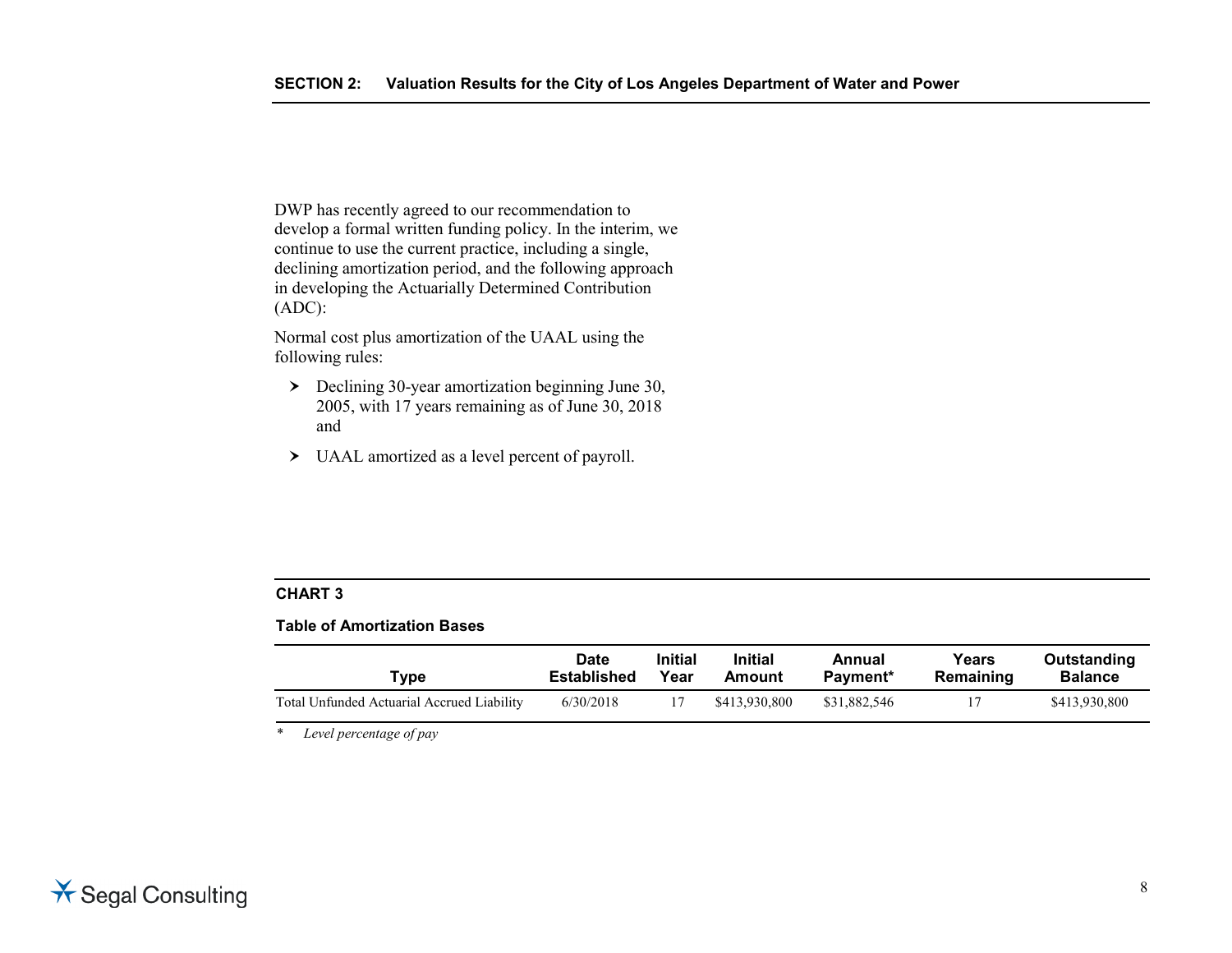As described on the previous page, the calculation of the ADC consists of adding the Normal Cost of the plan to an amortization payment. The resulting sum is then adjusted with interest assuming that the annual cost will be contributed throughout the fiscal year.

The primary reasons behind the decrease in the ADC from the prior valuation were:

- > Premiums on average, increasing less than expected
- > Favorable investment experience

#### **CHART 4**

**Determination of Actuarially Determined Contribution (ADC) – Payable Throughout Fiscal Year Total**

|    | <b>Cost Element</b>                                                                                   | <b>Fiscal Year Beginning</b><br>July 1, 2018 and Ending<br>June 30, 2019 |                               | <b>Fiscal Year Beginning</b><br>July 1, 2017 and Ending<br>June 30, 2018 |                               |
|----|-------------------------------------------------------------------------------------------------------|--------------------------------------------------------------------------|-------------------------------|--------------------------------------------------------------------------|-------------------------------|
|    |                                                                                                       | Amount                                                                   | Percentage of<br>Compensation | Amount                                                                   | Percentage of<br>Compensation |
|    | Normal cost                                                                                           | \$46,187,613                                                             | 4.30%                         | \$49,190,698                                                             | 4.96%                         |
|    | Amortization of the unfunded actuarial accrued liability<br>$(17 \text{ years as of June } 30, 2018)$ | 31,882,546                                                               | 2.97%                         | 33,213,505                                                               | 3.35%                         |
| 3. | Adjustment for timing                                                                                 | 2,780,528                                                                | 0.26%                         | 2,934,888                                                                | $0.29\%$                      |
| 4. | Total Actuarially Determined Contribution (ADC)                                                       | \$80,850,687                                                             | $7.53\%$                      | \$85,339,091                                                             | $8.60\%$                      |
|    | <b>Total Compensation</b>                                                                             | \$1,073,554,608                                                          |                               | \$991,814,994                                                            |                               |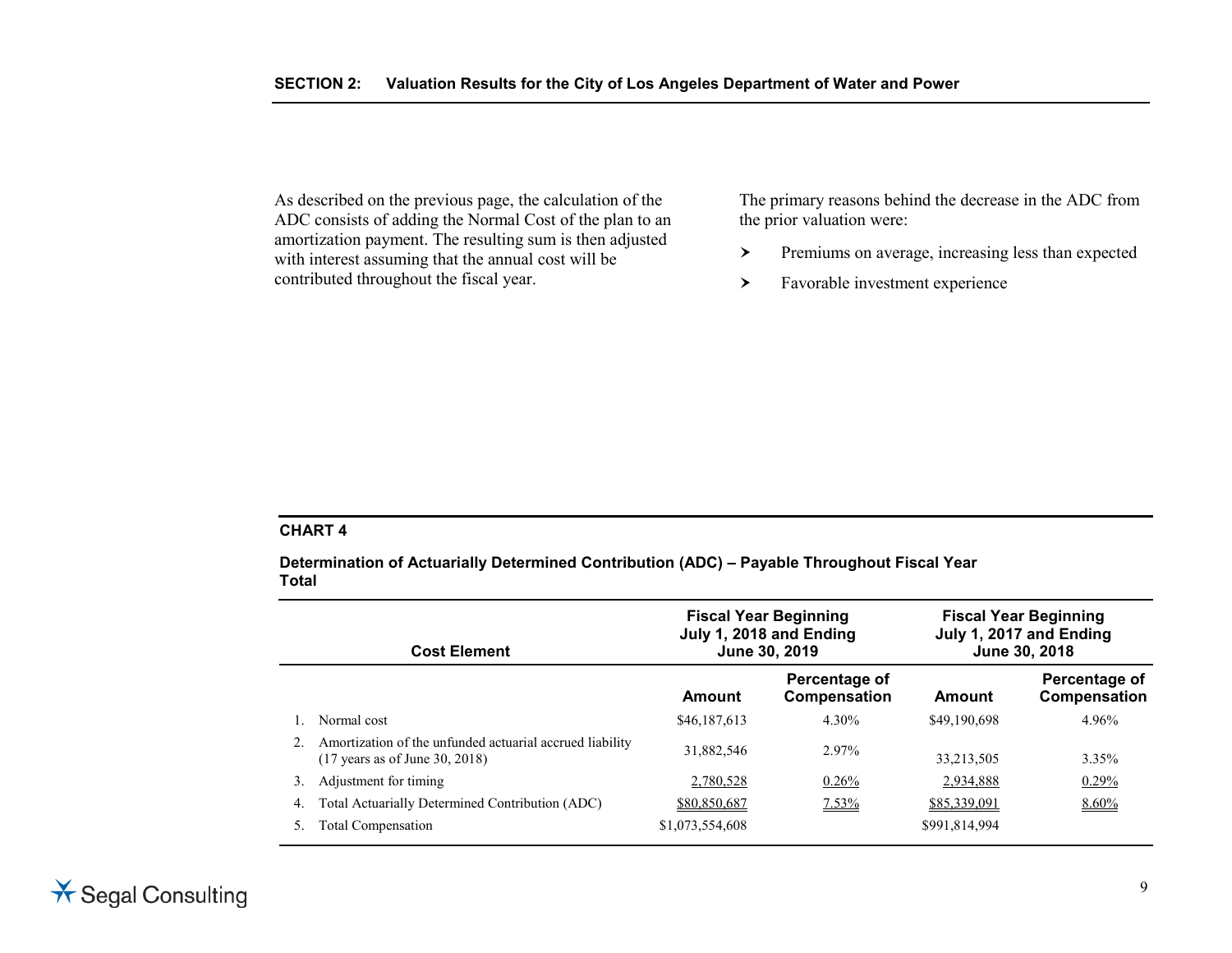### **CHART 4 (continued)**

**Determination of Actuarially Determined Contribution (ADC) – Payable Throughout Fiscal Year Tier 1**

|    | <b>Cost Element</b>                                                                                   | <b>Fiscal Year Beginning</b><br>July 1, 2018 and Ending<br>June 30, 2019 |                               |               | <b>Fiscal Year Beginning</b><br>July 1, 2017 and Ending<br>June 30, 2018 |
|----|-------------------------------------------------------------------------------------------------------|--------------------------------------------------------------------------|-------------------------------|---------------|--------------------------------------------------------------------------|
|    |                                                                                                       | Amount                                                                   | Percentage of<br>Compensation | Amount        | Percentage of<br>Compensation                                            |
|    | Normal cost                                                                                           | \$35,641,844                                                             | 4.37%                         | \$40,861,763  | 5.06%                                                                    |
|    | Amortization of the unfunded actuarial accrued liability<br>$(17 \text{ years as of June } 30, 2018)$ | 24.214.092                                                               | 2.97%                         | 27,020,381    | 3.35%                                                                    |
| 3. | Adjustment for timing                                                                                 | 2,131,815                                                                | $0.26\%$                      | 2,417,674     | $0.30\%$                                                                 |
| 4. | Total Actuarially Determined Contribution (ADC)                                                       | \$61,987,751                                                             | $7.60\%$                      | \$70,299,818  | 8.71%                                                                    |
|    | <b>Total Compensation</b>                                                                             | \$815,357,490                                                            |                               | \$806,945,610 |                                                                          |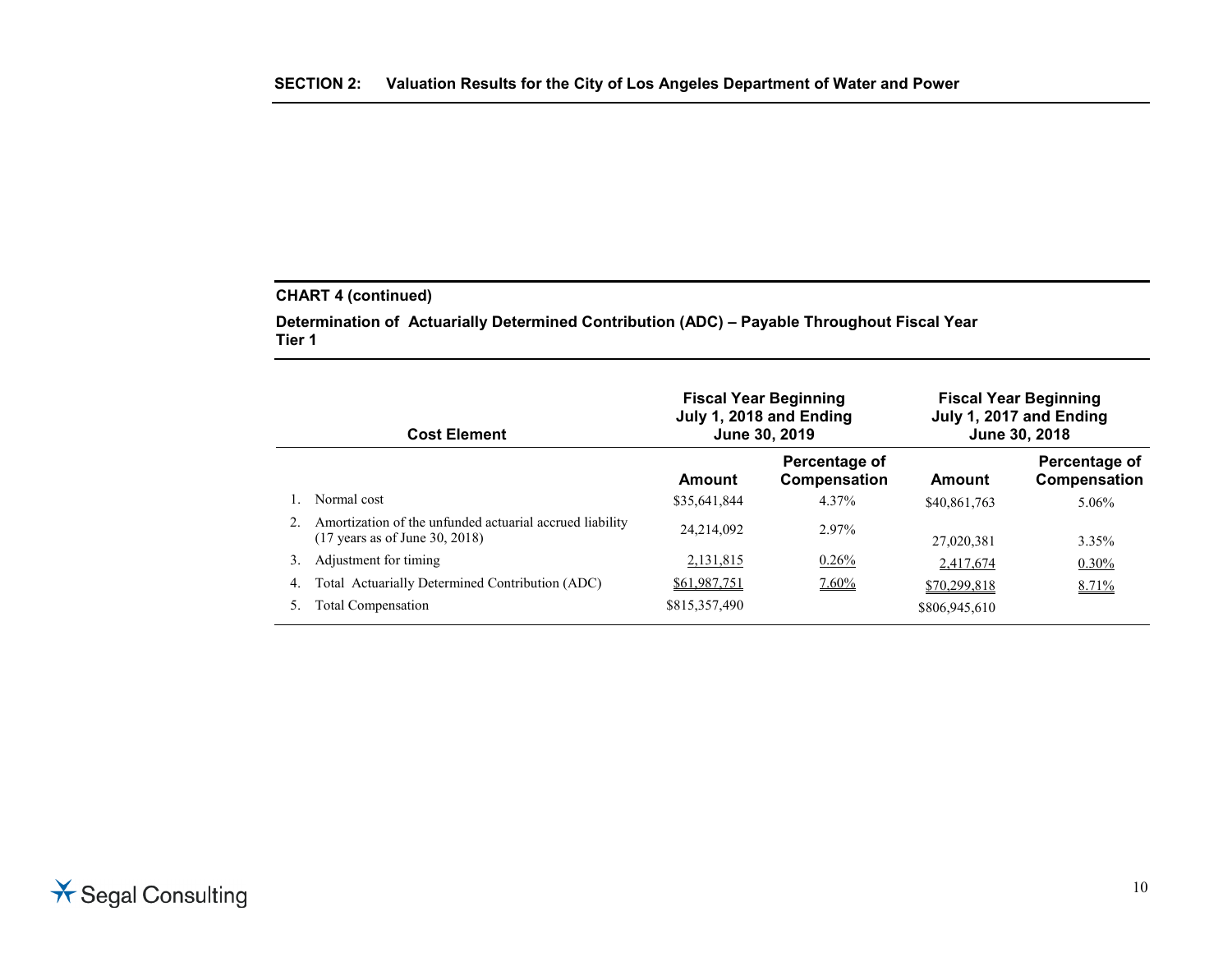### **CHART 4 (continued)**

**Determination of Actuarially Determined Contribution (ADC) – Payable Throughout Fiscal Year Tier 2**

|    | <b>Cost Element</b>                                                                                   | <b>Fiscal Year Beginning</b><br>July 1, 2018 and Ending<br>June 30, 2019 |                               |               | <b>Fiscal Year Beginning</b><br>July 1, 2017 and Ending<br>June 30, 2018 |
|----|-------------------------------------------------------------------------------------------------------|--------------------------------------------------------------------------|-------------------------------|---------------|--------------------------------------------------------------------------|
|    |                                                                                                       | Amount                                                                   | Percentage of<br>Compensation | Amount        | Percentage of<br>Compensation                                            |
|    | Normal cost                                                                                           | \$10,545,769                                                             | 4.08%                         | \$8,328,935   | 4.51%                                                                    |
|    | Amortization of the unfunded actuarial accrued liability<br>$(17 \text{ years as of June } 30, 2018)$ | 7.668.454                                                                | 2.97%                         | 6.193.124     | 3.35%                                                                    |
| 3. | Adjustment for timing                                                                                 | 648,713                                                                  | 0.26%                         | 517,214       | 0.28%                                                                    |
| 4. | Total Actuarially Determined Contribution (ADC)                                                       | \$18,862,936                                                             | $7.31\%$                      | \$15,039,273  | 8.14%                                                                    |
| 5. | Total Compensation                                                                                    | \$258,197,118                                                            |                               | \$184,869,384 |                                                                          |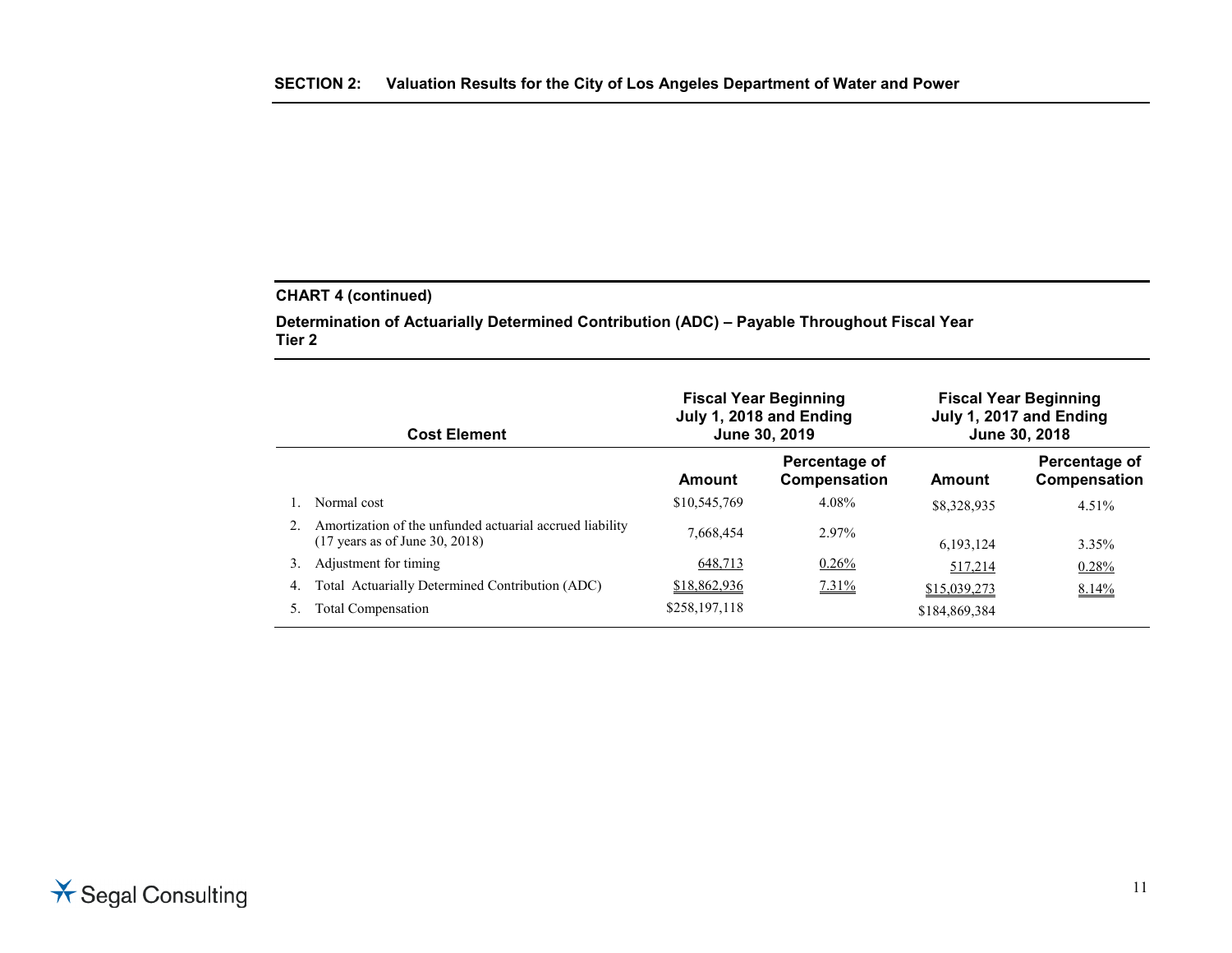## **CHART 5**

| <b>Fiscal Year Ended</b><br>June 30 | <b>Actuarially Determined</b><br>Contributions <sup>(1)</sup> | Actual<br>Contributions $(1)(2)$ | Percentage<br><b>Contributed</b> |
|-------------------------------------|---------------------------------------------------------------|----------------------------------|----------------------------------|
| 2014                                | \$58,453,215                                                  | \$74,714,782                     | 127.82%                          |
| 2015                                | 70,748,429                                                    | 79,160,430                       | 111.89%                          |
| 2016                                | 61,971,138                                                    | 80,606,726                       | 130.07%                          |
| 2017                                | 93,920,143                                                    | 91,023,926                       | 96.92%                           |
| 2018                                | 85,339,091                                                    | 95,918,712                       | 112.40%                          |
| 2019                                | 80,850,687                                                    | Not Made Yet                     | N/A                              |

(1) *Payable throughout the year.*

(2) *Contributions were:*

|             | Contribution towards insurance premiums | Contributions towards administrative expenses | <b>Total Department contributions</b> |
|-------------|-----------------------------------------|-----------------------------------------------|---------------------------------------|
| Fiscal Year |                                         | (B)                                           | $(A) + (B)$                           |
| 2013-2014   | \$74,105,548                            | \$609.234                                     | \$74,714,782                          |
| 2014-2015   | 78.496.618                              | 663.812                                       | 79.160.430                            |
| 2015-2016   | 79.895.671                              | 711.055                                       | 80,606,726                            |
| 2016-2017   | 90.310.419                              | 713.507                                       | 91.023.926                            |
| 2017-2018   | 95.233.622                              | 685.090                                       | 95.918.712                            |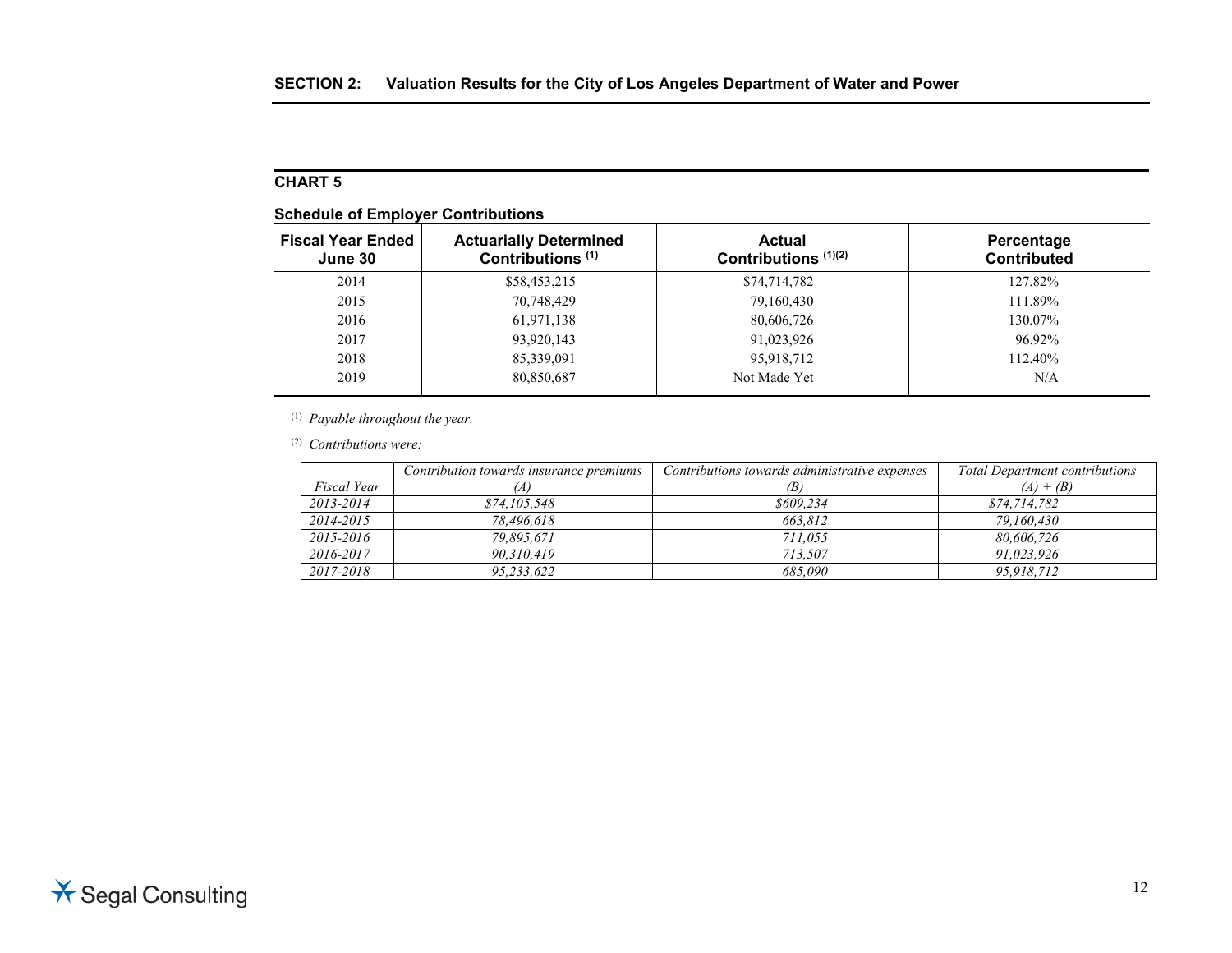This schedule of funding progress presents multi-year trend information about whether the actuarial value of plan assets is increasing or decreasing over time relative to the actuarial accrued liability for benefits.

### **CHART 6**

### **Schedule of Funding Progress**

| <b>Actuarial</b><br>Valuation<br><b>Date</b> | <b>Actuarial</b><br>Value<br>of Assets<br>(a) | <b>Actuarial</b><br><b>Accrued Liability</b><br>(AAL)<br>(b) | <b>Unfunded</b><br><b>AAL</b><br>(UAAL)<br>$(b) - (a)$ | <b>Funded</b><br><b>Ratio</b><br>(a) $/$ (b) | Covered<br><b>Payroll</b><br>(c) | UAAL as a<br>Percentage of<br>Covered<br><b>Payroll</b><br>$[(b) - (a) / (c)]$ |
|----------------------------------------------|-----------------------------------------------|--------------------------------------------------------------|--------------------------------------------------------|----------------------------------------------|----------------------------------|--------------------------------------------------------------------------------|
| 06/30/2013                                   | \$1,332,135,662                               | \$1,743,726,715                                              | \$411,591,053                                          | 76.40%                                       | \$900,254,454                    | 45.72%                                                                         |
| 06/30/2014                                   | 1,485,139,934                                 | 1,947,912,233                                                | 462,772,299                                            | 76.24%                                       | 900,126,274                      | 51.41%                                                                         |
| 06/30/2015                                   | 1,637,578,438                                 | 1,956,230,463                                                | 318,652,025                                            | 83.71%                                       | 920,781,074                      | 34.61%                                                                         |
| 06/30/2016                                   | 1,752,195,162                                 | 2,334,042,813                                                | 581,847,651                                            | 75.07%                                       | 928,888,680                      | 62.64%                                                                         |
| 06/30/2017                                   | 1,898,136,791                                 | 2,347,483,631                                                | 449,346,840                                            | 80.86%                                       | 991,814,994                      | 45.31%                                                                         |
| 06/30/2018                                   | 2,055,373,577                                 | 2,469,304,377                                                | 413,930,800                                            | 83.24%                                       | 1,073,554,608                    | 38.56%                                                                         |
|                                              |                                               |                                                              |                                                        |                                              |                                  |                                                                                |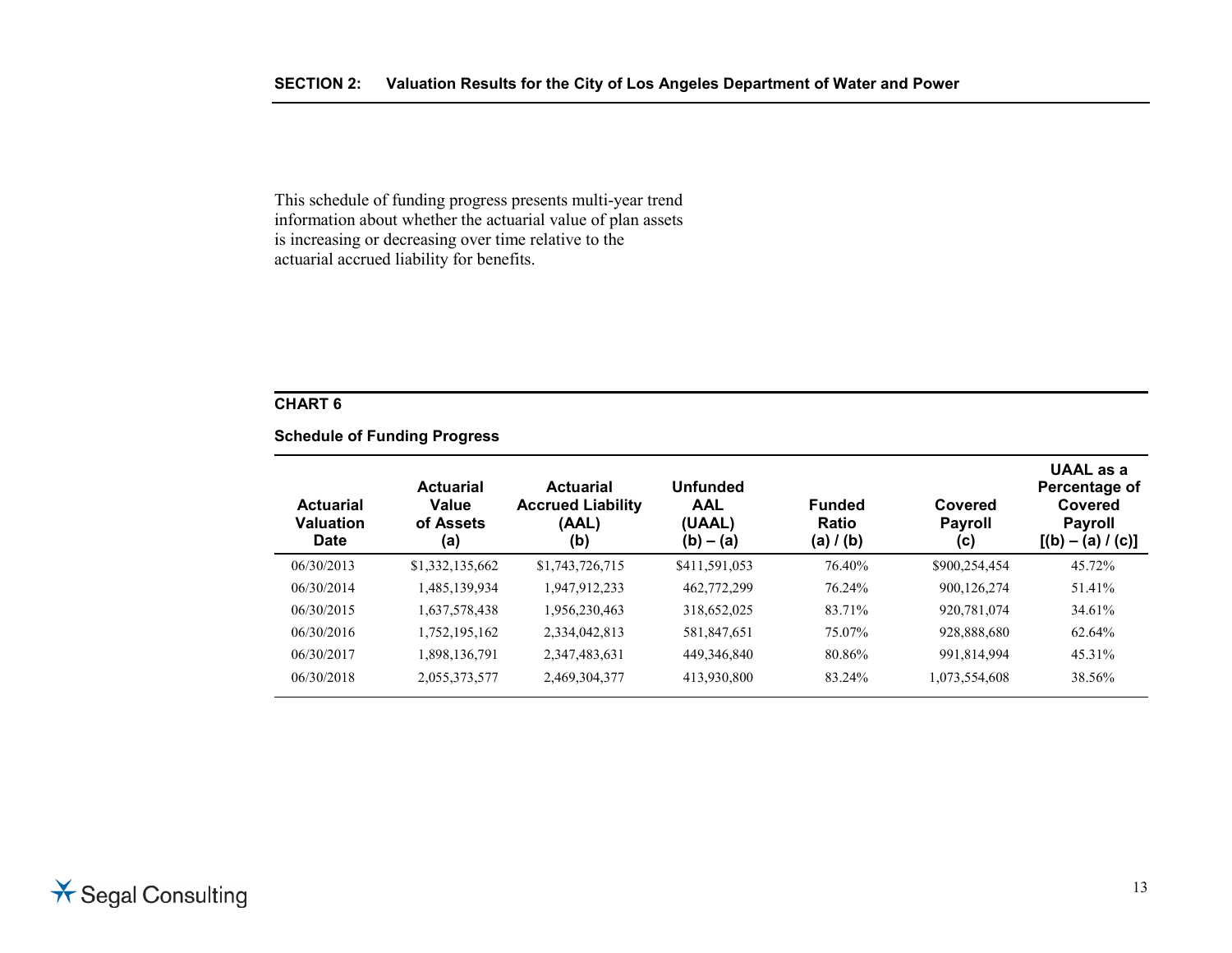*This exhibit summarizes the participant data used for the current and prior valuations.*

**EXHIBIT A**

**Summary of Participant Data - Total**

|                                       | June 30, 2018 | June 30, 2017 |
|---------------------------------------|---------------|---------------|
| <b>Retirees</b>                       |               |               |
| Number*                               | 6,752         | 6,674         |
| Average age of retirees               | 72.8          | 72.8          |
| Number of spouses                     | 3,546         | 3,476         |
| Average age of spouses                | 67.2          | 68.7          |
| <b>Surviving Spouses</b>              |               |               |
| Number*                               | 1,433         | 1,364         |
| Average age                           | 80.6          | 80.8          |
| <b>Active Participants</b>            |               |               |
| Number                                | 10,114        | 9,806         |
| Average age                           | 47.5          | 47.9          |
| Average years of qualifying service** | 16.2          | 16.3          |
| Average expected retirement age       | 63.1          | 63.0          |

*\* A retiree or surviving spouse is only counted if receiving a medical and/or dental benefit.*

*\*\*Differs from the service type shown (Service Credit) in the Retirement Plan valuation.*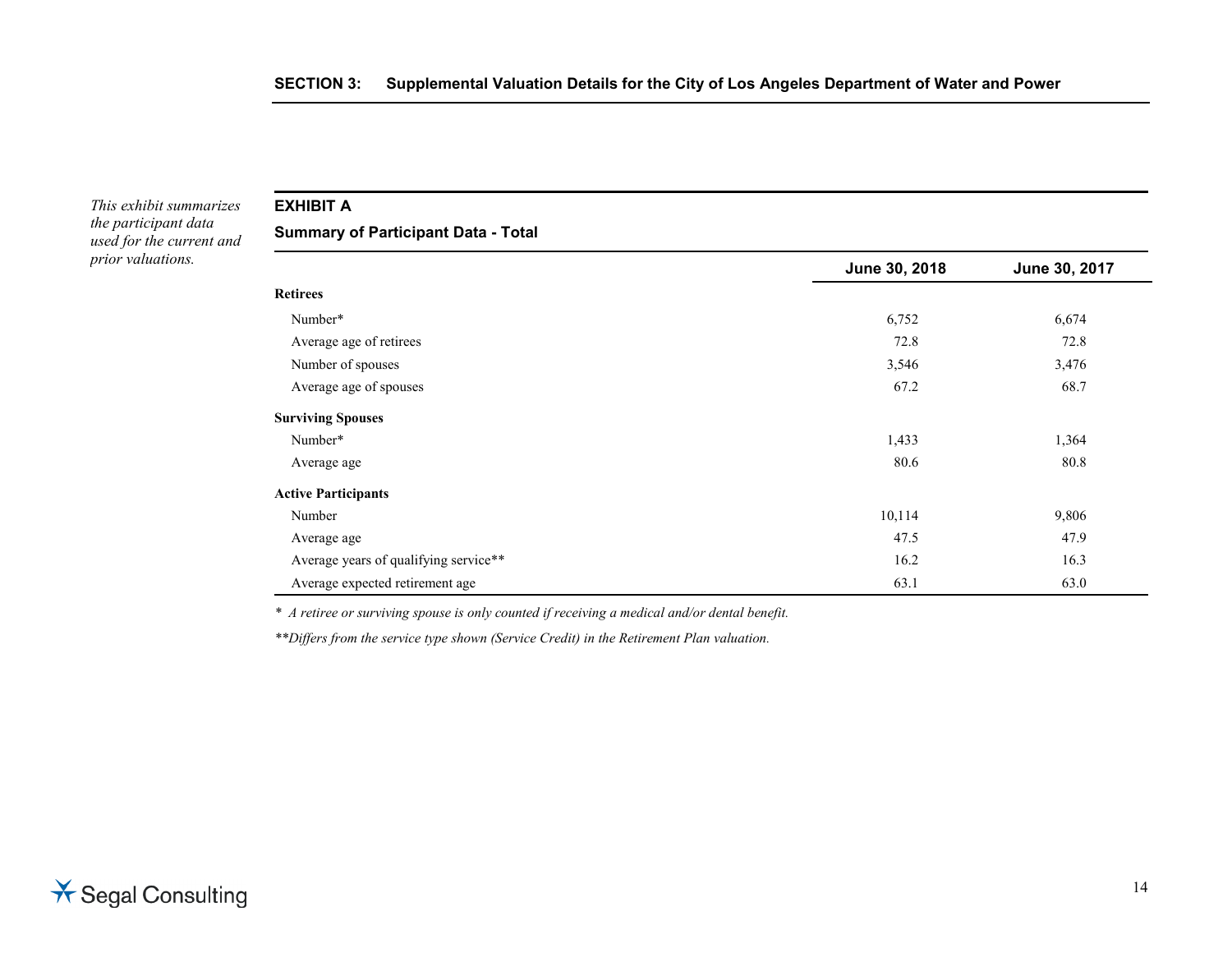## **EXHIBIT A (continued)**

**Summary of Participant Data – Tier 1**

|                                       | June 30, 2018 | June 30, 2017 |
|---------------------------------------|---------------|---------------|
| <b>Retirees</b>                       |               |               |
| Number*                               | 6,752         | 6,674         |
| Average age of retirees               | 72.8          | 72.8          |
| Number of spouses                     | 3,546         | 3,476         |
| Average age of spouses                | 67.2          | 68.7          |
| <b>Surviving Spouses</b>              |               |               |
| Number*                               | 1,433         | 1,364         |
| Average age                           | 80.6          | 80.8          |
| <b>Active Participants</b>            |               |               |
| Number                                | 7,196         | 7,543         |
| Average age                           | 51.2          | 50.6          |
| Average years of qualifying service** | 21.0          | 20.2          |
| Average expected retirement age       | 62.7          | 62.6          |

*\* A retiree or surviving spouse is only counted if receiving a medical and/or dental benefit.*

*\*\*Differs from the service type shown (Service Credit) in the Retirement Plan valuation.*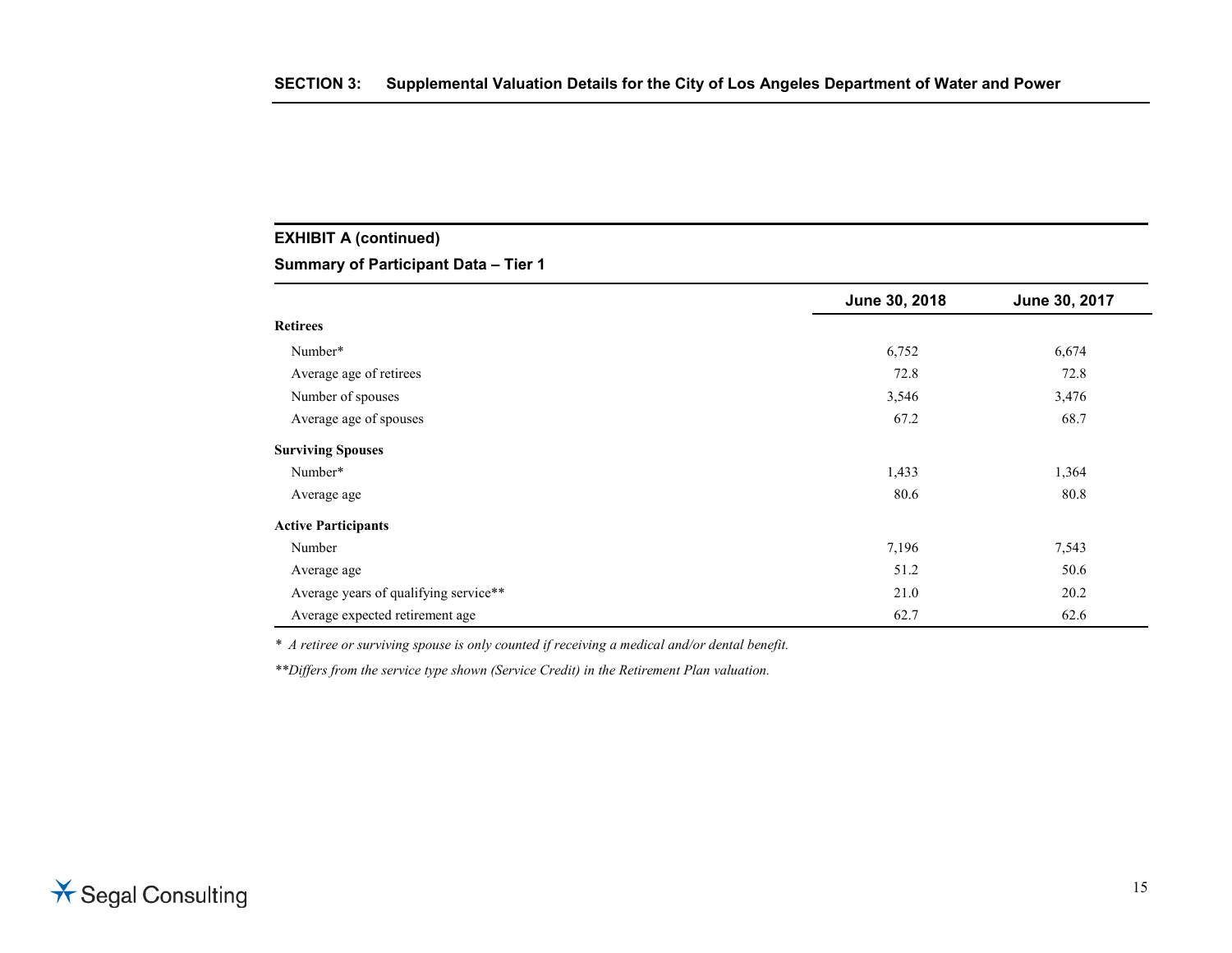## **EXHIBIT A (continued)**

**Summary of Participant Data – Tier 2**

|                                       | June 30, 2018    | June 30, 2017 |
|---------------------------------------|------------------|---------------|
| <b>Retirees</b>                       |                  |               |
| Number*                               | $\boldsymbol{0}$ | $\theta$      |
| Average age of retirees               | N/A              | N/A           |
| Number of spouses                     | N/A              | N/A           |
| Average age of spouses                | N/A              | N/A           |
| <b>Surviving Spouses</b>              |                  |               |
| Number*                               | $\mathbf{0}$     | $\mathbf{0}$  |
| Average age                           | N/A              | N/A           |
| <b>Active Participants</b>            |                  |               |
| Number                                | 2,918            | 2,263         |
| Average age                           | 38.6             | 38.8          |
| Average years of qualifying service** | 4.4              | 3.4           |
| Average expected retirement age       | 64.0             | 64.4          |

*\* A retiree or surviving spouse is only counted if receiving a medical and/or dental benefit.*

*\*\*Differs from the service type shown (Service Credit) in the Retirement Plan valuation.*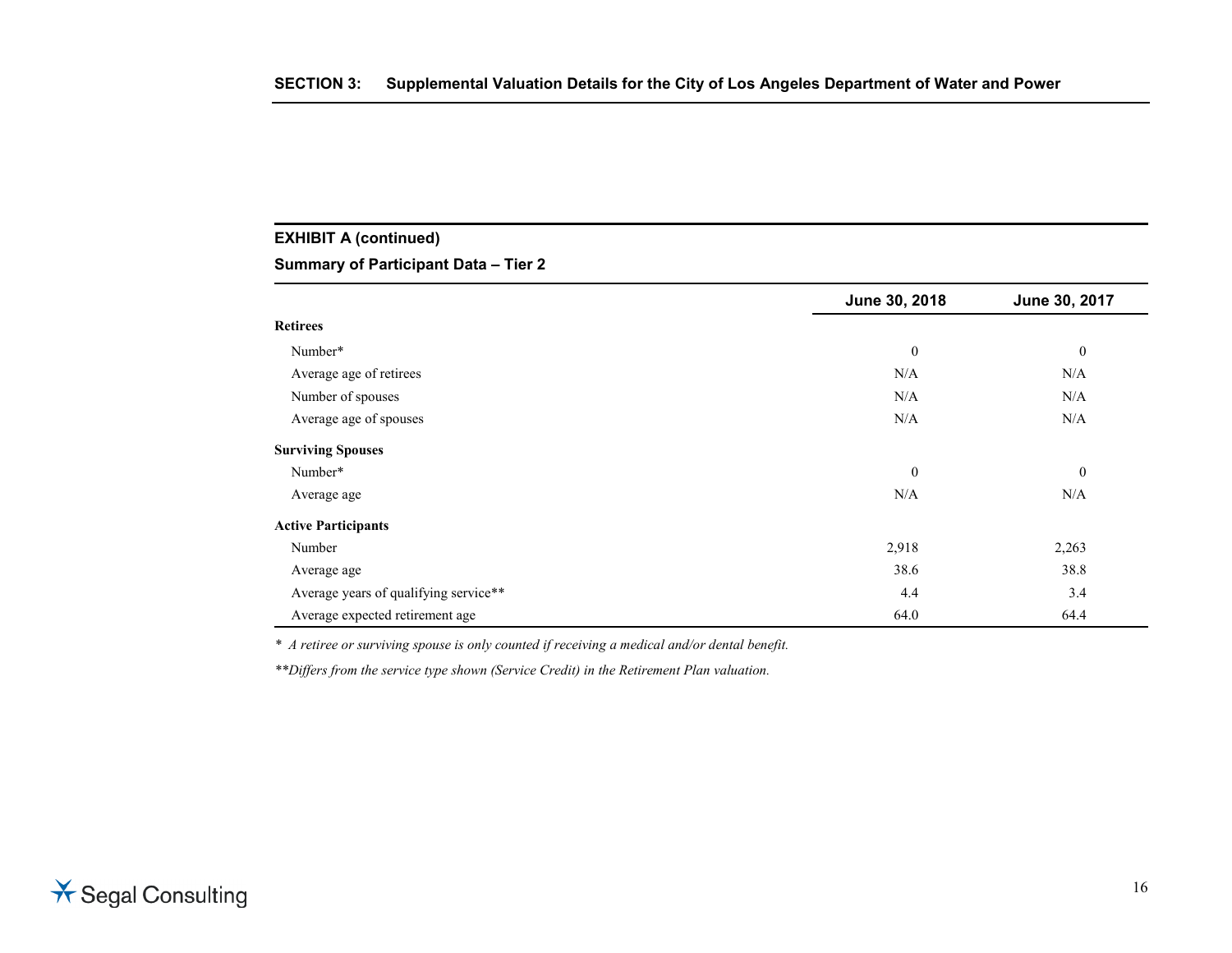## **EXHIBIT B**

#### **Cash Flow Projections**

Initially, the ADC generally exceeds the current pay-asyou-go ("paygo") cost of an OPEB plan. Over time the paygo cost will tend to grow and becomes close to and may exceed the ADC, which is expected in a well-funded and more mature plan such as this one. The following table projects the paygo cost over the next ten years.

| Year<br><b>Ending</b> | <b>Projected Number of Retirees*</b> |               |        | <b>Projected Benefit Payments</b> |               |               |
|-----------------------|--------------------------------------|---------------|--------|-----------------------------------|---------------|---------------|
| June 30               | <b>Current</b>                       | <b>Future</b> | Total  | <b>Current</b>                    | <b>Future</b> | Total         |
| 2019                  | 11.731                               | 639           | 12,370 | \$102,176,529                     | \$6,111,605   | \$108,288,134 |
| 2020                  | 11,348                               | 1,233         | 12,581 | 104,862,538                       | 12,679,691    | 117,542,229   |
| 2021                  | 10,966                               | 1,857         | 12,823 | 107, 105, 588                     | 20,271,908    | 127,377,496   |
| 2022                  | 10,590                               | 2,460         | 13,050 | 109,228,218                       | 28, 365, 525  | 137,593,743   |
| 2023                  | 10,210                               | 3,022         | 13,232 | 111,550,601                       | 38,170,476    | 149,721,077   |
| 2024                  | 9,835                                | 3,558         | 13,393 | 112,462,159                       | 46,874,558    | 159,336,717   |
| 2025                  | 9,461                                | 4,057         | 13,518 | 113,246,778                       | 55,110,828    | 168, 357, 606 |
| 2026                  | 9,091                                | 4,526         | 13,617 | 113, 175, 521                     | 63,268,099    | 176,443,620   |
| 2027                  | 8,721                                | 4,962         | 13,683 | 113,030,885                       | 71,134,751    | 184, 165, 636 |
| 2028                  | 8,354                                | 5,363         | 13,717 | 112,965,625                       | 77,989,032    | 190,954,657   |

*\* Includes spouses of retirees.*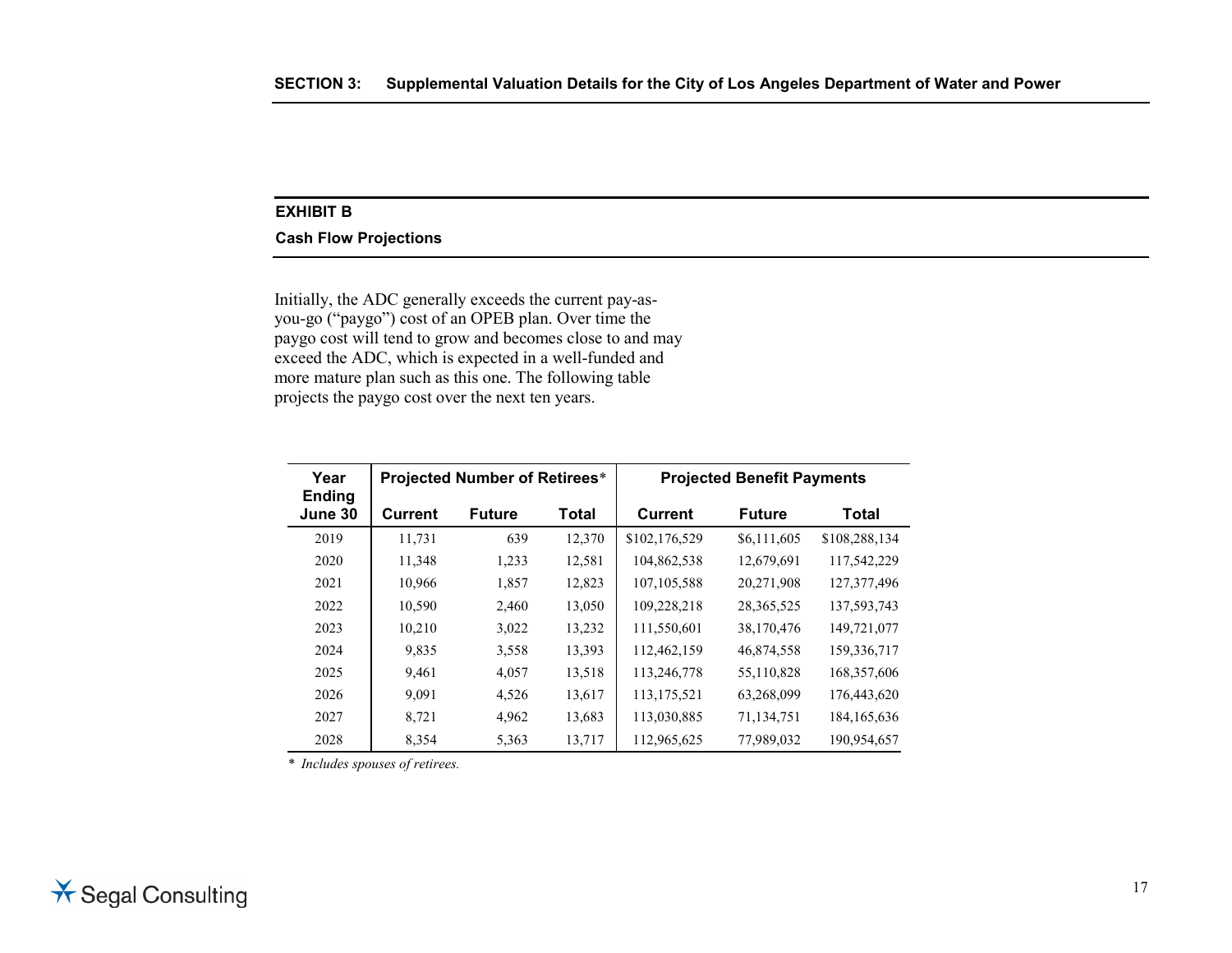### **EXHIBIT C**

#### **Actuarial Value of Assets**

To minimize volatility in the calculation of the Actuarially Determined Contribution, the Employer may choose to smooth out short-term changes in the market value of plan assets by use of an actuarial value of assets method. City of Los Angeles Department of Water and Power adopted the following method that smooths such changes over a fiveyear period.

|    | Market value of assets                                             |                        |                             |                            | \$2,085,697,159 |
|----|--------------------------------------------------------------------|------------------------|-----------------------------|----------------------------|-----------------|
|    |                                                                    | <b>Original Amount</b> | <b>Percent Unrecognized</b> | <b>Unrecognized Amount</b> |                 |
|    | Calculation of unrecognized return*                                |                        |                             |                            |                 |
|    | (a) Year ended June $30, 2018$                                     | \$35,065,044           | 80%                         | \$28,052,035               |                 |
|    | (b) Year ended June 30, 2017                                       | 96,241,076             | 60%                         | 57,744,646                 |                 |
|    | Year ended June 30, 2016<br>(c)                                    | $-111,317,036$         | 40%                         | $-44,526,814$              |                 |
|    | Year ended June 30, 2015<br>(d)                                    | $-54,731,423$          | 20%                         | $-10,946,285$              |                 |
|    | Year ended June 30, 2014<br>(e)                                    | 127,229,022            | $0\%$                       |                            |                 |
| 3. | Total unrecognized return**                                        |                        |                             |                            | \$30,323,582    |
| 4. | Actuarial value: $(1) - (3)$                                       |                        |                             |                            | \$2,055,373,577 |
|    | Actuarial value as a percentage of market<br>value: $(4) \div (1)$ |                        |                             |                            | 98.55%          |

**Determination of Actuarial Value of Assets as of June 30, 2018**

\* Total return minus expected return on a market value basis

\*\* Deferred return as of June 30, 2018 recognized in each of the next 4 years: (a) Amount recognized during 2018-2019: - \$6,948,468 (b) Amount recognized during 2019-2020: 3,997,817 (c) Amount recognized during 2020-2021:  $26,261,224$ <br>(d) Amount recognized during 2021-2022:  $7,013,009$  $(d)$  Amount recognized during 2021-2022: (e) Total \$30,323,582

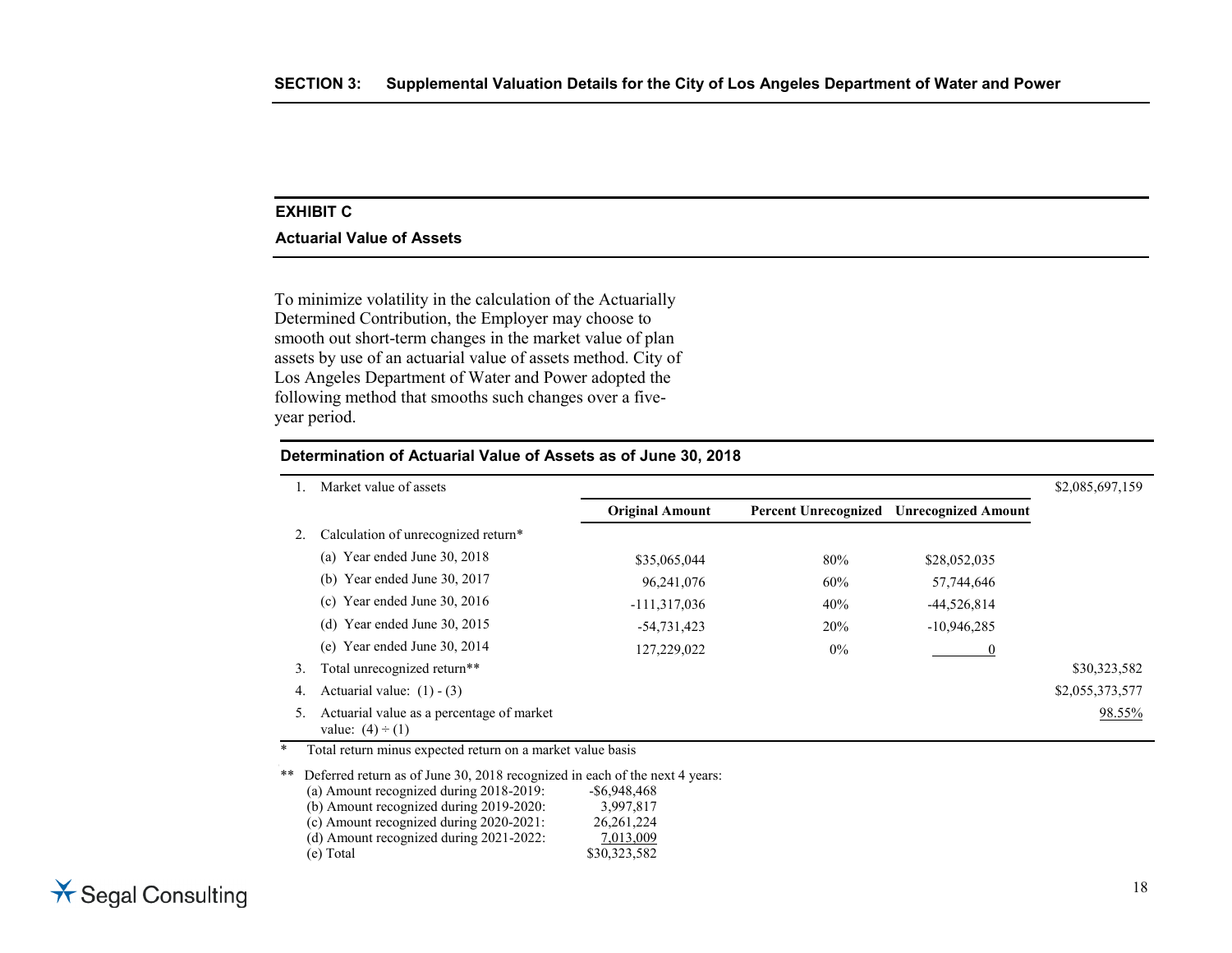| <b>EXHIBIT I</b>                                                                |                                                                                                                                                                                                                                                                          |               |  |
|---------------------------------------------------------------------------------|--------------------------------------------------------------------------------------------------------------------------------------------------------------------------------------------------------------------------------------------------------------------------|---------------|--|
| <b>Summary of Supplementary Information</b>                                     |                                                                                                                                                                                                                                                                          |               |  |
| <b>Valuation date</b>                                                           | June 30, 2018                                                                                                                                                                                                                                                            |               |  |
| <b>Actuarial cost method</b>                                                    | Entry Age, Level Percent of Pay                                                                                                                                                                                                                                          |               |  |
| 30-Year Amortization Closed, Level Percent of Pay<br><b>Amortization method</b> |                                                                                                                                                                                                                                                                          |               |  |
| Remaining amortization period                                                   | 17 years as of June 30, 2018                                                                                                                                                                                                                                             |               |  |
| <b>Asset valuation method</b>                                                   | The market value of assets less unrecognized returns in each of the last five years.<br>Unrecognized return is equal to the difference between the actual market returns and the<br>expected returns on a market value basis, and is recognized over a five-year period. |               |  |
| <b>Actuarial assumptions:</b>                                                   |                                                                                                                                                                                                                                                                          |               |  |
| Investment rate of return                                                       | 7.25%                                                                                                                                                                                                                                                                    |               |  |
| Inflation rate                                                                  | 3.00%                                                                                                                                                                                                                                                                    |               |  |
| Projected salary increases                                                      | 3.50%, plus merit and promotional increases, shown in Exhibit II.                                                                                                                                                                                                        |               |  |
| Non-Medicare cost trend rate                                                    | 7.00%, graded down to an ultimate rate of 4.50% over 10 years                                                                                                                                                                                                            |               |  |
| Medicare cost trend rate                                                        | 6.50%, graded down to an ultimate rate of 4.50% over 8 years                                                                                                                                                                                                             |               |  |
| Dental and Medicare Part B subsidy costs trend rate                             | $4.00\%$                                                                                                                                                                                                                                                                 |               |  |
| Plan membership:                                                                | June 30, 2018                                                                                                                                                                                                                                                            | June 30, 2017 |  |
| Current retirees* and beneficiaries receiving dental and/or medical subsidy     | 8,185                                                                                                                                                                                                                                                                    | 8,038         |  |
| Current active participants                                                     | 10,114                                                                                                                                                                                                                                                                   | 9,806         |  |
| Total                                                                           | 18,299                                                                                                                                                                                                                                                                   | 17,844        |  |

*\* Excludes 3,546 and 3,476 spouses from the June 30, 2018 and 2017 valuations, respectively.*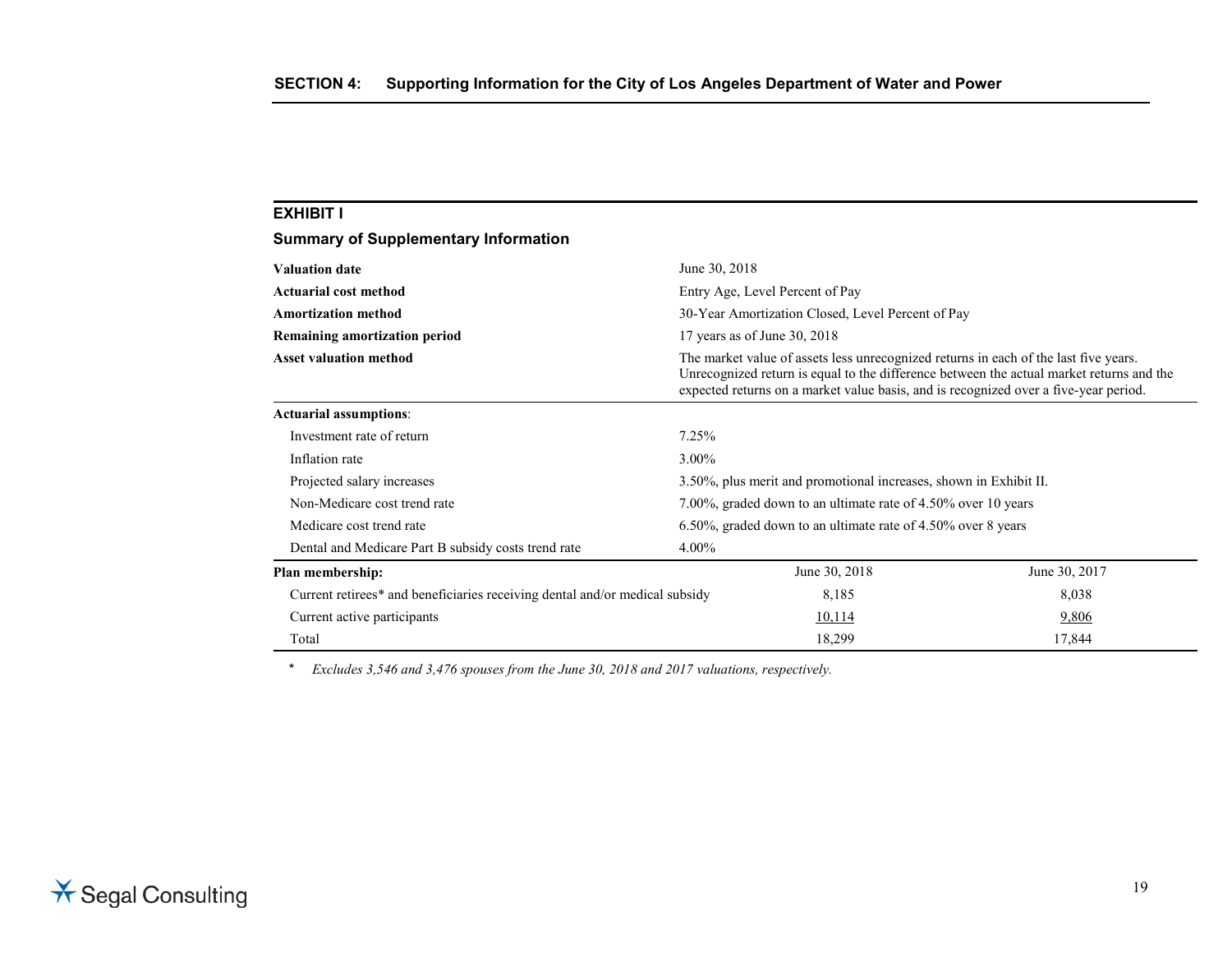| <b>EXHIBIT II</b>                                      |                                                                                                                                                                                                                                                                                                                                                                                                                       |
|--------------------------------------------------------|-----------------------------------------------------------------------------------------------------------------------------------------------------------------------------------------------------------------------------------------------------------------------------------------------------------------------------------------------------------------------------------------------------------------------|
| <b>Actuarial Assumptions and Actuarial Cost Method</b> |                                                                                                                                                                                                                                                                                                                                                                                                                       |
| Data:                                                  | Detailed census data and financial data for postemployment benefits were provided by<br>DWP. Consistent with valuation for the Retirement Plan, that service has been<br>increased by three months to account for the difference between the date the active<br>census data was captured (March 31) and the valuation date (June 30). Where known,<br>actual subsidies (updated from March 31 to July 1) were valued. |
| <b>Actuarial Cost Method:</b>                          | Entry age, level percent of pay.                                                                                                                                                                                                                                                                                                                                                                                      |
| <b>Rationale for Assumptions:</b>                      | The information and analysis used in selecting each non-health-related assumption<br>that has a significant effect on this actuarial valuation is shown in the July 1, 2012<br>through June 30, 2015 Actuarial Experience Study dated May 23, 2016 performed by<br>Segal for the Retirement Plan.                                                                                                                     |
|                                                        | The information and analysis used in selecting health-related assumptions is shown in<br>our assumptions letter dated September 28, 2018. Unless otherwise noted, all actuarial<br>assumptions and methods shown below apply to both Tier 1 and Tier 2 employees.                                                                                                                                                     |
| <b>Mortality Rates:</b>                                |                                                                                                                                                                                                                                                                                                                                                                                                                       |
| Pre-retirement:                                        | Head count-weighted RP-2014 Employee Mortality Table times 80%, projected<br>generationally with the two-dimensional MP-2015 projection scale.                                                                                                                                                                                                                                                                        |
| After Service Retirement:                              | Head count-weighted RP-2014 Healthy Annuitant Mortality Table with no age<br>adjustment for males and set back one year for females, projected generationally with<br>the two-dimensional MP-2015 projection scale.                                                                                                                                                                                                   |
| After Disability Retirement:                           | Head count-weighted RP-2014 Healthy Annuitant Mortality Table with no age<br>adjustment for males and set back one year for females, projected generationally with<br>the two-dimensional MP-2015 projection scale.                                                                                                                                                                                                   |

The RP-2014 mortality tables and adjustments as shown above reflect the mortality experience as of the measurement date. The generational projection is a provision for future mortality improvement.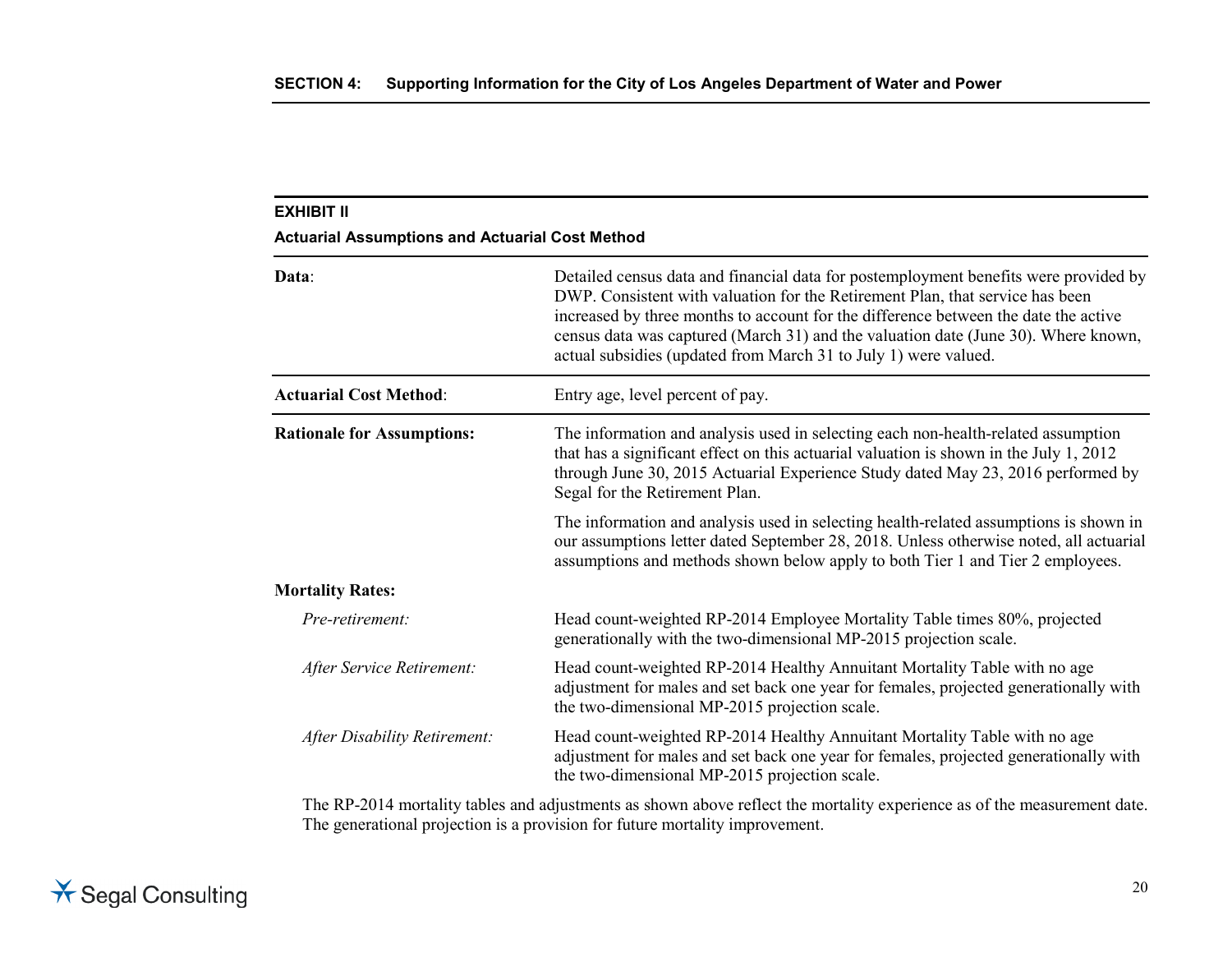**Actuarial Assumptions and Actuarial Cost Method (continued)**

**Termination Rates Before Retirement:**

|     | Rate (%)      |                   |
|-----|---------------|-------------------|
|     | <b>Male</b>   |                   |
| Age | Mortality*    | <b>Disability</b> |
| 25  | 0.049         | 0.006             |
| 30  | 0.048         | 0.012             |
| 35  | 0.053         | 0.012             |
| 40  | 0.064         | 0.018             |
| 45  | 0.098         | 0.030             |
| 50  | 0.167         | 0.054             |
| 55  | 0.273         | 0.126             |
| 60  | 0.452         | 0.240             |
| 65  | 0.779         | 0.000             |
|     | <b>Female</b> |                   |
| Age | Mortality*    | <b>Disability</b> |
| 25  | 0.017         | 0.000             |
| 30  | 0.022         | 0.006             |
| 35  | 0.029         | 0.036             |
| 40  | 0.039         | 0.072             |
| 45  | 0.058         | 0.102             |
| 50  | 0.100         | 0.138             |
| 55  | 0.168         | 0.168             |
| 60  | 0.241         | 0.000             |
| 65  | 0.356         | 0.000             |

\* *Note that generational projections beyond the base year (2014) are not reflected in the above mortality rates.*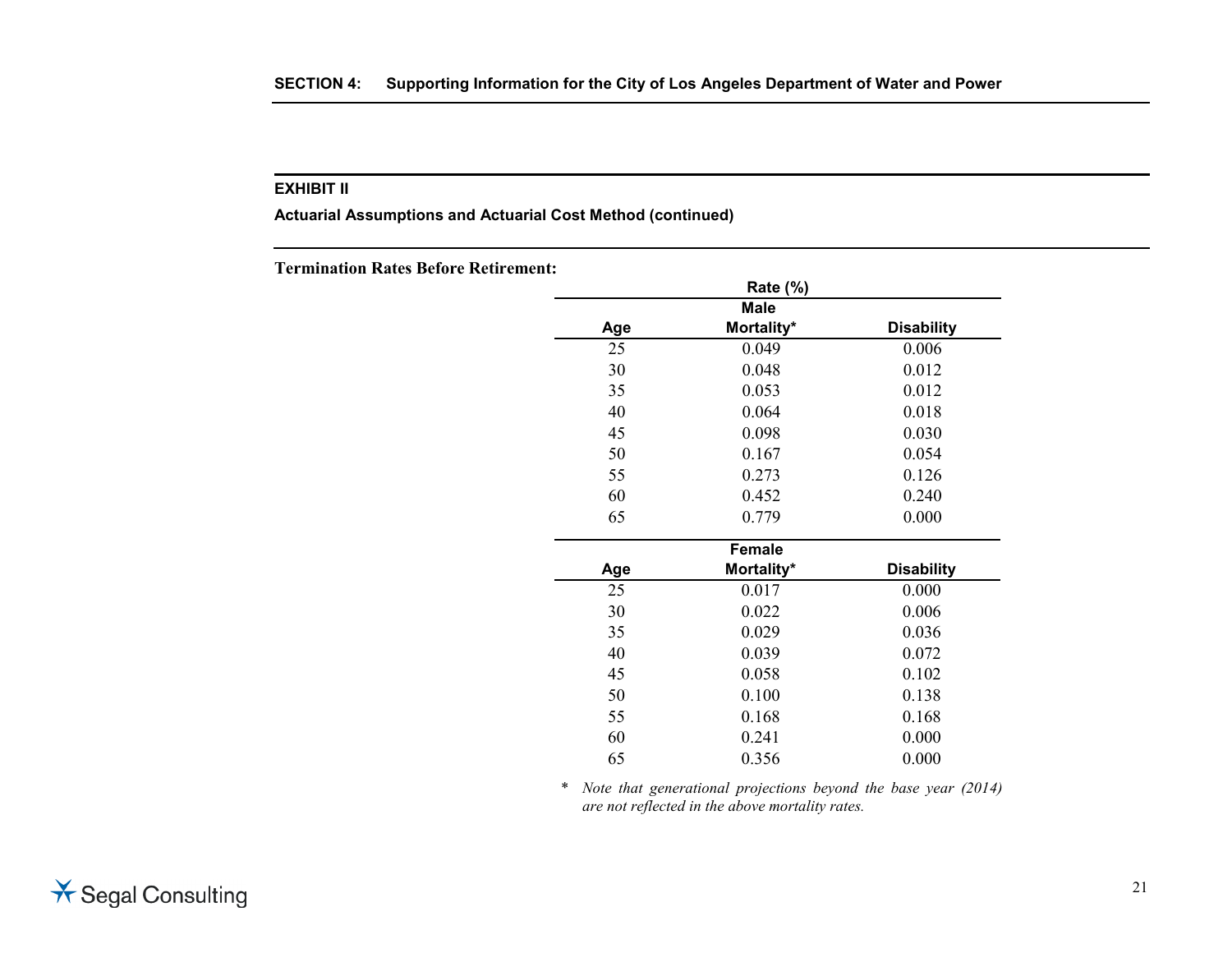**Actuarial Assumptions and Actuarial Cost Method (continued)**

| <b>Withdrawal Rates:</b> |                         |                          |
|--------------------------|-------------------------|--------------------------|
|                          | <b>Years of Service</b> | <b>Total Withdrawal*</b> |
|                          | Less than 1             | 12.00%                   |
|                          | л.                      | $6.00\%$                 |
|                          | 2                       | 4.00%                    |
|                          | 3                       | 2.50%                    |
|                          | 4                       | 2.00%                    |
|                          | 5                       | 2.00%                    |
|                          | 6                       | 1.75%                    |
|                          | 7                       | 1.50%                    |
|                          | 8                       | 1.25%                    |
|                          | 9                       | 1.00%                    |
|                          | $10 \& over$            | 0.75%                    |
|                          |                         |                          |

\**No withdrawal is assumed after a member is first eligible to retire*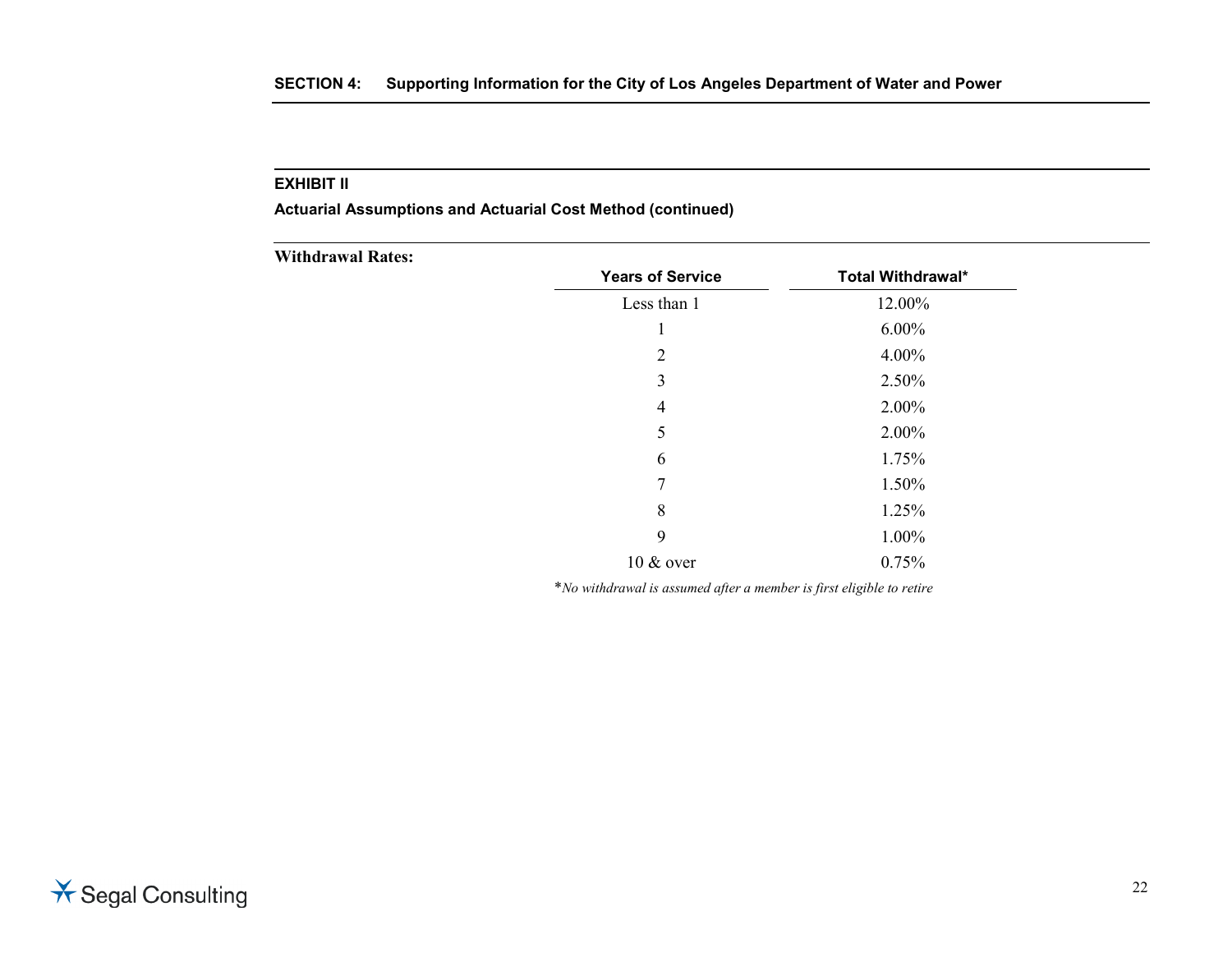**Actuarial Assumptions and Actuarial Cost Method (continued)**

| <b>Retirement Rates:</b> |     |                                     |                                       |                                     |                                |
|--------------------------|-----|-------------------------------------|---------------------------------------|-------------------------------------|--------------------------------|
|                          |     |                                     | Tier 1                                | Rate (%)                            | Tier <sub>2</sub>              |
|                          | Age | <b>Under 30 Years</b><br>of Service | 30 or More<br><b>Years of Service</b> | <b>Under 30 Years</b><br>of Service | 30 or More Years<br>of Service |
|                          | 55  | 4.50%                               | 25.00%                                | $0.0\%$                             | 25.0%                          |
|                          | 56  | 2.00                                | 20.00                                 | $0.0\,$                             | 14.0                           |
|                          | 57  | 2.50                                | 17.00                                 | 0.0                                 | 12.0                           |
|                          | 58  | 3.00                                | 17.00                                 | 0.0                                 | 12.0                           |
|                          | 59  | 3.00                                | 17.00                                 | 0.0                                 | 12.0                           |
|                          | 60  | 5.00                                | 20.00                                 | 5.0                                 | 17.5                           |
|                          | 61  | 6.00                                | 20.00                                 | 2.5                                 | 5.0                            |
|                          | 62  | 6.00                                | 20.00                                 | 0.0                                 | 5.0                            |
|                          | 63  | 6.00                                | 25.00                                 | 20.0                                | 25.0                           |
|                          | 64  | 7.00                                | 25.00                                 | 15.0                                | 25.0                           |
|                          | 65  | 11.00                               | 28.00                                 | 14.0                                | 28.0                           |
|                          | 66  | 11.00                               | 28.00                                 | 14.0                                | 28.0                           |
|                          | 67  | 11.00                               | 28.00                                 | 14.0                                | 28.0                           |
|                          | 68  | 11.00                               | 28.00                                 | 14.0                                | 28.0                           |
|                          | 69  | 13.00                               | 28.00                                 | 13.0                                | 28.0                           |
|                          | 70  | 25.00                               | 25.00                                 | 100.0                               | 100.0                          |
|                          | 71  | 25.00                               | 25.00                                 | 100.0                               | 100.0                          |
|                          | 72  | 25.00                               | 25.00                                 | 100.0                               | 100.0                          |
|                          | 73  | 25.00                               | 25.00                                 | 100.0                               | 100.0                          |
|                          | 74  | 25.00                               | 25.00                                 | 100.0                               | 100.0                          |
|                          | 75  | 100.00                              | 100.00                                | 100.0                               | 100.0                          |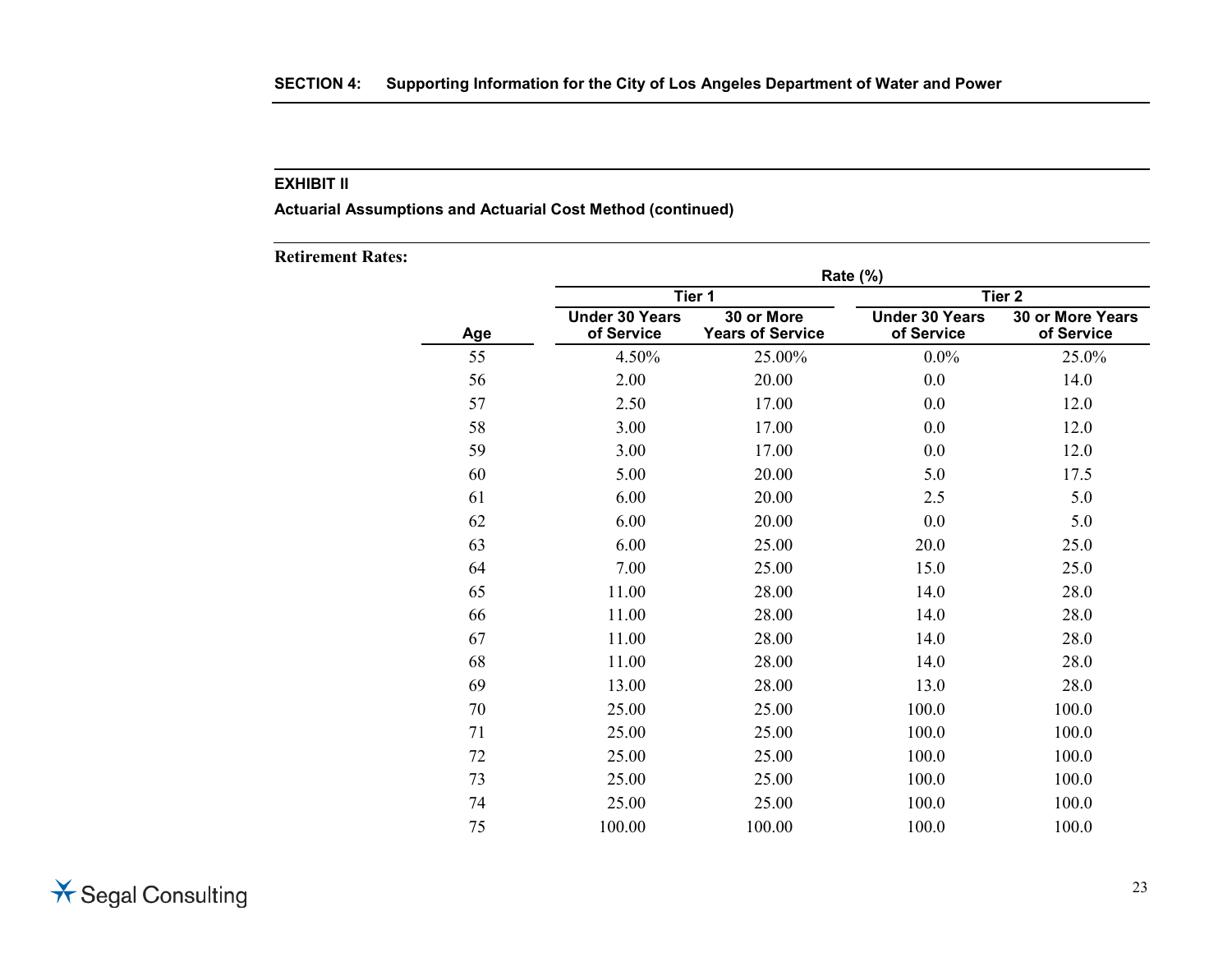**Actuarial Assumptions and Actuarial Cost Method (continued)**

| <b>Measurement Date:</b> | June 30, 2018                                                                                                                                    |
|--------------------------|--------------------------------------------------------------------------------------------------------------------------------------------------|
| <b>Discount Rate:</b>    | 7.25%, net of investment expenses.                                                                                                               |
| <b>Salary Increases:</b> | Annual Rate of Compensation Increase                                                                                                             |
|                          | Inflation: $3.00\%$ per year, plus "across the board" salary increases of 0.50% per year,<br>plus the following merit and promotional increases. |

| Years of Service | Increase |
|------------------|----------|
| Less than 1      | 6.50%    |
| 1                | $6.00\%$ |
| 2                | 5.50%    |
| 3                | 4.50%    |
| 4                | 3.00%    |
| 5                | 2.00%    |
| 6                | 1.50%    |
| 7                | 1.40%    |
| 8                | 1.30%    |
| 9                | 1.20%    |
| $10 \&$ over     | 1.00%    |

The merit and promotional increases are added to the sum of the inflationary and "across the board" salary increases.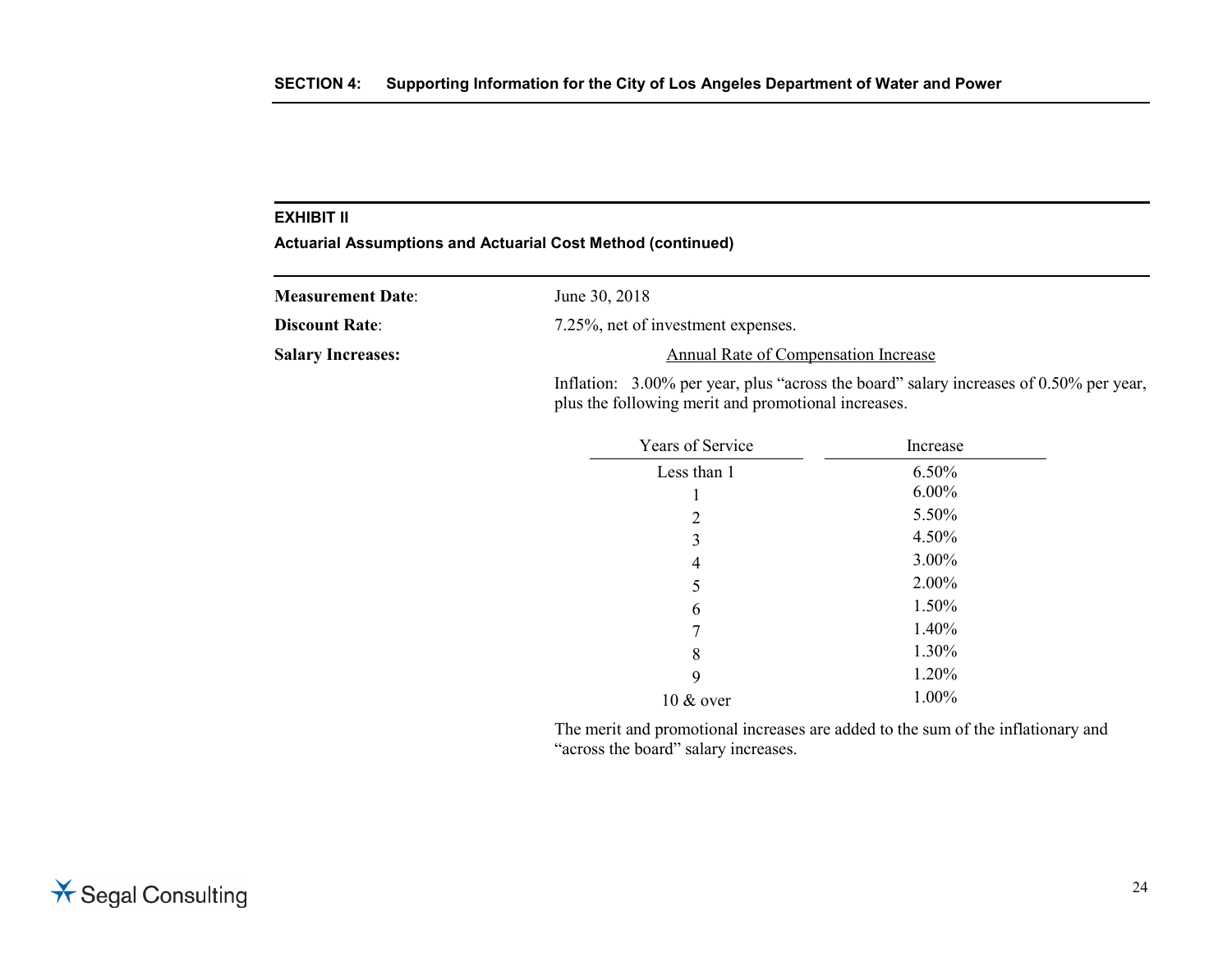**Actuarial Assumptions and Actuarial Cost Method (continued)**

#### **Per Capita Cost Development:**

The assumed per capita claims cost by age (and other demographic factors such as sex and family status) is the future per capita cost of providing postretirement health care benefits at each age. The factors on page 28 are applied to the premiums shown on pages 26 and 27 to calculate the age-based costs.

*Medical and Dental Annual Meacal and Dental Annual* Where known, actual subsidies provided in the data were used. For periods where Subsidy<br>Subsidy<br>Subsidy is unknown, the average monthly retires subsidies effective July 1, 2018 w subsidy is unknown, the average monthly retiree subsidies effective July 1, 2018 were assumed as shown below:

#### **Dental Premium Subsidy (For Single and Multi-Party, Tiers 1 and 2)**

|                       |                         | Premium             |
|-----------------------|-------------------------|---------------------|
| Carrier               | <b>Election Percent</b> | <b>Single Party</b> |
| United Concordia DHMO | 20%                     | \$18.24             |
| United Concordia PPO  | 65%                     | \$35.79             |
| <b>IBEW</b> Local 18  | 15%                     | \$117.90            |

The maximum monthly dental subsidy is \$35.79, except for Local 18 with a maximum of \$117.90.

Eligible spouses and survivors are not eligible for DWP dental subsidy.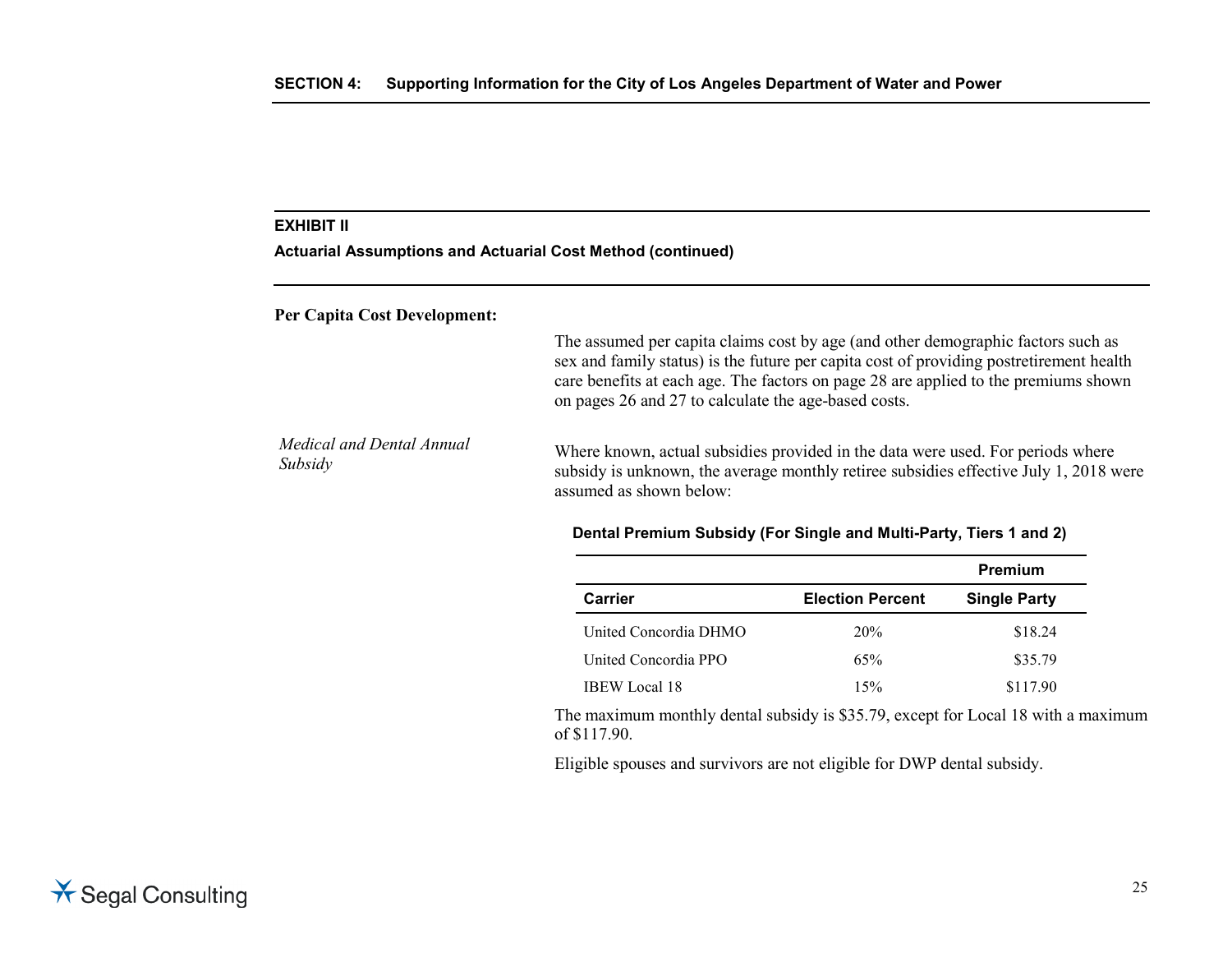#### **Actuarial Assumptions and Actuarial Cost Method (continued)**

For retirees in pay status, we use the relevant premiums provided on participant records. In cases where the carrier elections are unknown, we will assume the participant elects a carrier in the same proportion as current retirees in that group. The table below shows the assumed distribution of medical insurance carriers for retirees and the monthly premiums as of July 1, 2018.

| Under Age 65                |                                           |                                |                                               |
|-----------------------------|-------------------------------------------|--------------------------------|-----------------------------------------------|
| <b>Carrier</b>              | <b>Assumed</b><br><b>Election Percent</b> | <b>Single Party</b><br>Premium | <b>Participant +1</b><br><b>Both Under 65</b> |
| Kaiser                      | 55.0                                      | \$875.59                       | \$1,751.18                                    |
| United Health Care Option A | 5.0                                       | 1,434.40                       | 2,868.87                                      |
| Blue Cross HMO              | 20.0                                      | 1,518.83                       | 1,797.80                                      |
| United Health Care HMO      | 5.0                                       | 1,488.90                       | 3,072.59                                      |
| United Health Care Option B | 5.0                                       | 1,244.91                       | 2,489.87                                      |
| <b>Blue Cross PPO</b>       | 5.0                                       | 1,716.26                       | 2,179.43                                      |
| United Health Care Option C | 5.0                                       | 968.92                         | 1,937.87                                      |

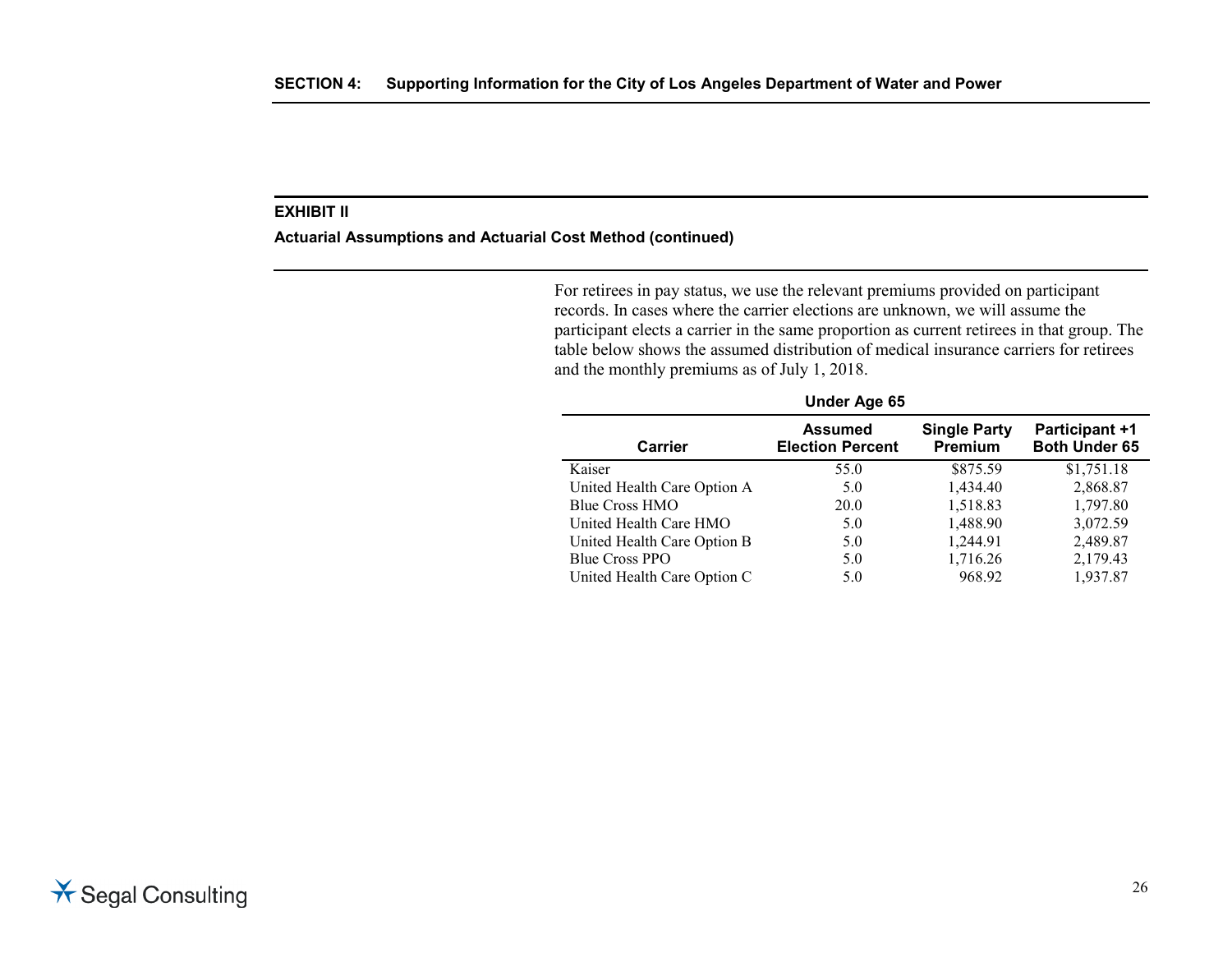**Actuarial Assumptions and Actuarial Cost Method (continued)**

| Age 65 and Older            |                                    |                                       |                                       |  |
|-----------------------------|------------------------------------|---------------------------------------|---------------------------------------|--|
| Carrier                     | Assumed<br><b>Election Percent</b> | <b>Single Party</b><br><b>Premium</b> | <b>Participant +1</b><br>Both Age 65+ |  |
| Kaiser Senior Advantage     | 55.0                               | \$344.23                              | \$688.46                              |  |
| United Health Care Option A | 25.0                               | 605.10                                | 1,210.20                              |  |
| United Health Care Medicare |                                    |                                       |                                       |  |
| Advantage                   | 10.0                               | 462.91                                | 925.82                                |  |
| <b>Senior Dimensions</b>    | 5.0                                | 289.52                                | 579.04                                |  |
| <b>Blue Cross HMO</b>       | 5.0                                | 961.02                                | 1,556.75                              |  |
| Medicare Part B             | 100                                | \$134.00                              | \$268.00                              |  |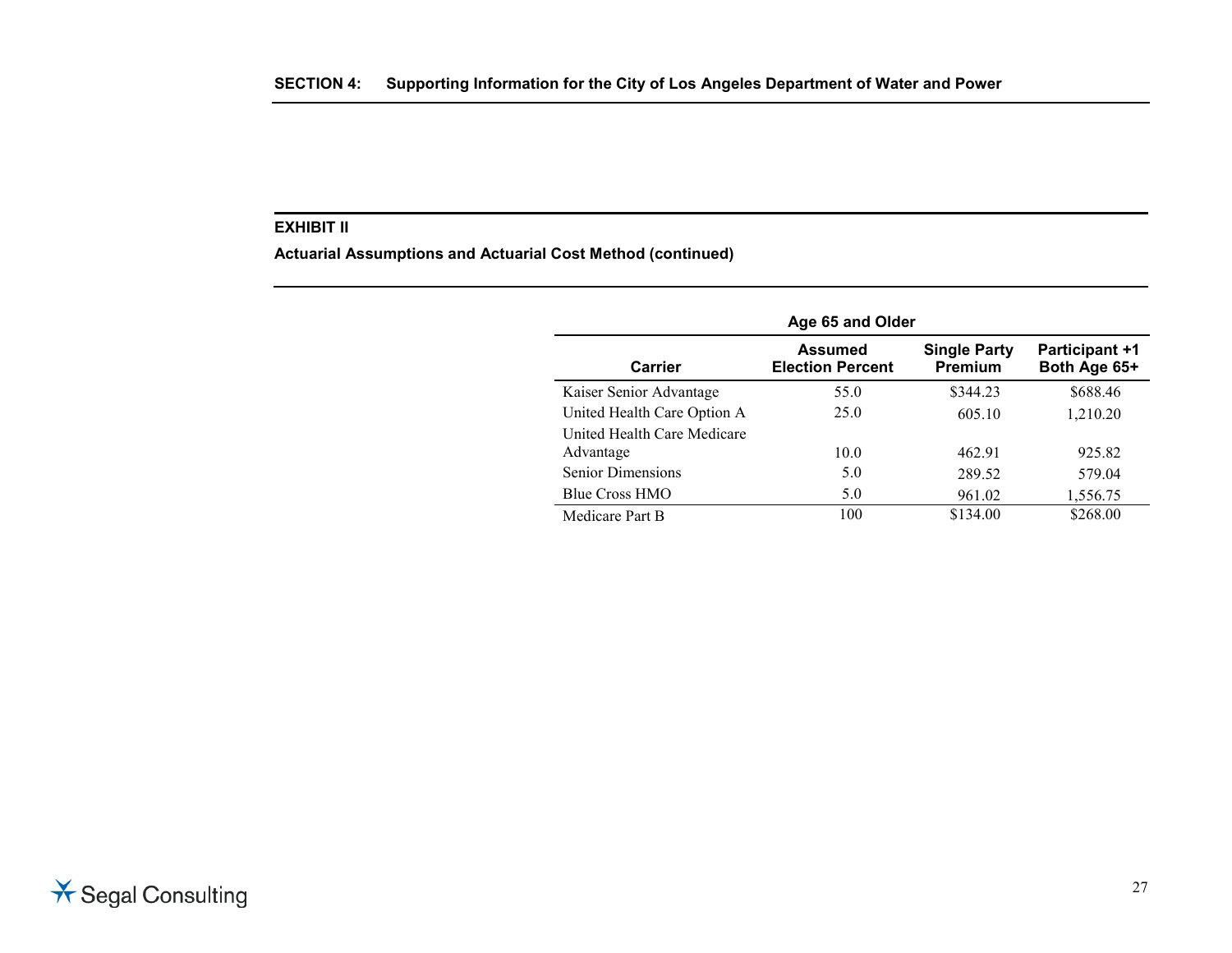**Actuarial Assumptions and Actuarial Cost Method (continued)**

|     |        | Applied to Per Capita Costs for under age 65 |             |               |
|-----|--------|----------------------------------------------|-------------|---------------|
|     |        | <b>Retiree</b>                               |             | <b>Spouse</b> |
| Age | Male   | Female                                       | <b>Male</b> | <b>Female</b> |
| 55  | 0.9029 | 0.9322                                       | 0.7106      | 0.8049        |
| 60  | 1.0723 | 1.0048                                       | 0.9513      | 0.9335        |
| 64  | 1.2302 | 1.0659                                       | 1.2009      | 1.0506        |

Applied to Per Capita Costs for age 65 and older

|       | <b>Retiree</b> |               |        | <b>Spouse</b> |
|-------|----------------|---------------|--------|---------------|
| Age   | <b>Male</b>    | <b>Female</b> | Male   | Female        |
| 65    | 0.9130         | 0.7760        | 0.9130 | 0.7760        |
| 70    | 1.0582         | 0.8363        | 1.0582 | 0.8363        |
| 75    | 1.1403         | 0.9002        | 1.1403 | 0.9002        |
| $80+$ | 1.2280         | 0.9705        | 1.2280 | 0.9705        |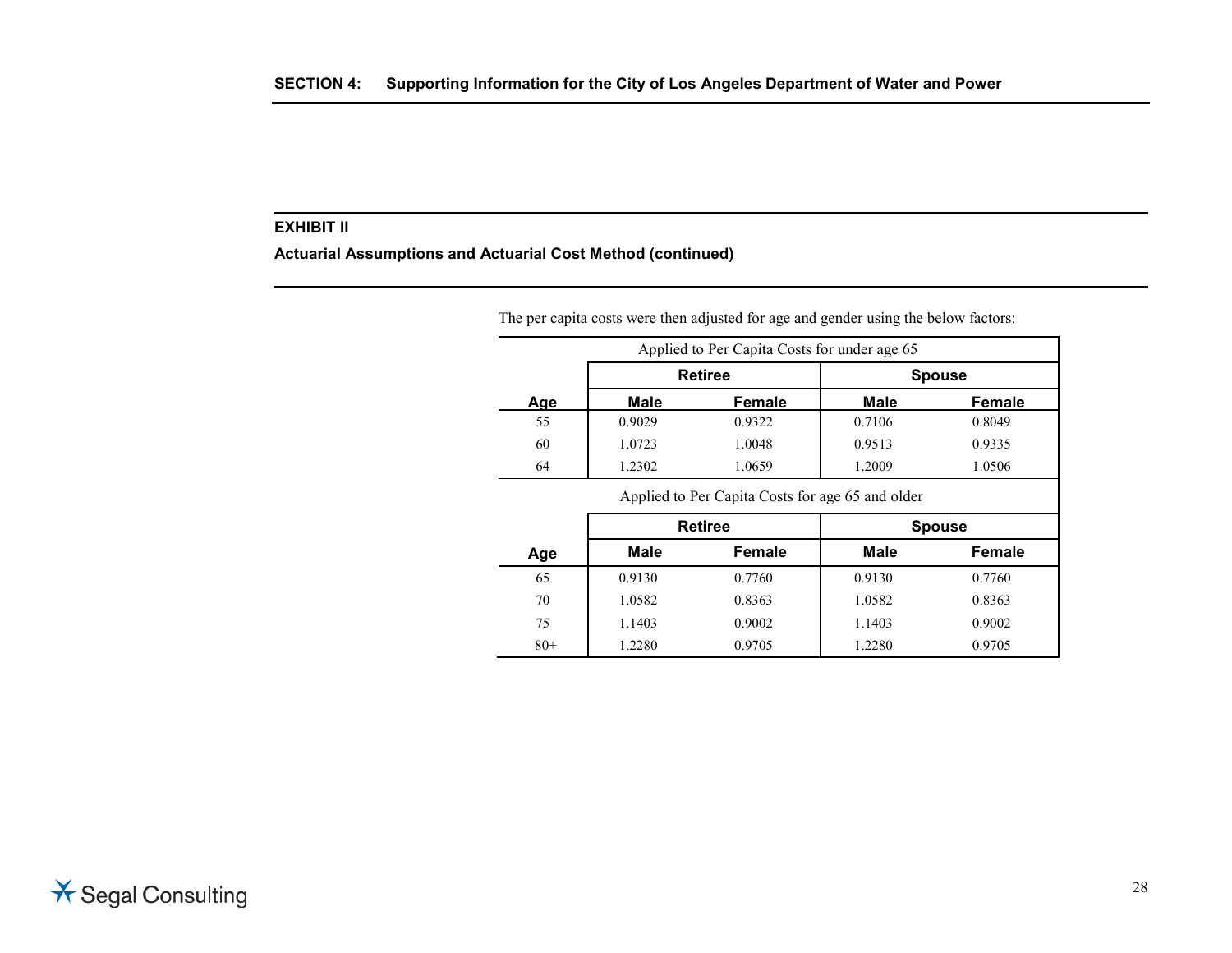**Actuarial Assumptions and Actuarial Cost Method (continued)**

**Health Care Cost Subsidy Trend Rates:**

Health care trend measures the anticipated overall rate at which health plan costs are expected to increase in future years. Trend rates are used to increase the premiums and the stated subsidies into the future. For example, the expected maximum monthly medical subsidy for a Tier 1 retiree with 30 years of service in the year July 1, 2019 through June 30, 2020 (set equal to the two-party, under-65 Kaiser premium) would be determined with the following formula:

 $[$1,751 \times (1 + 7.00\%)] = $1,874$ 

|                            | <b>Medical</b> |                 |                        |               |
|----------------------------|----------------|-----------------|------------------------|---------------|
| <b>Year Ending June 30</b> | Non-Medicare   | <b>Medicare</b> | <b>Medicare Part B</b> | <b>Dental</b> |
| 2019                       | 7.00%          | 6.50%           | 4.00%                  | 4.00%         |
| 2020                       | 6.75           | 6.25            | 4.00                   | 4.00          |
| 2021                       | 6.50           | 6.00            | 4.00                   | 4.00          |
| 2022                       | 6.25           | 5.75            | 4.00                   | 4.00          |
| 2023                       | 6.00           | 5.50            | 4.00                   | 4.00          |
| 2024                       | 5.75           | 5.25            | 4.00                   | 4.00          |
| 2025                       | 5.50           | 5.00            | 4.00                   | 4.00          |
| 2026                       | 5.25           | 4.75            | 4.00                   | 4.00          |
| 2027                       | 5.00           | 4.50            | 4.00                   | 4.00          |
| 2028                       | 4.75           | 4.50            | 4.00                   | 4.00          |
| 2029 & Later               | 4.50           | 4.50            | 4.00                   | 4.00          |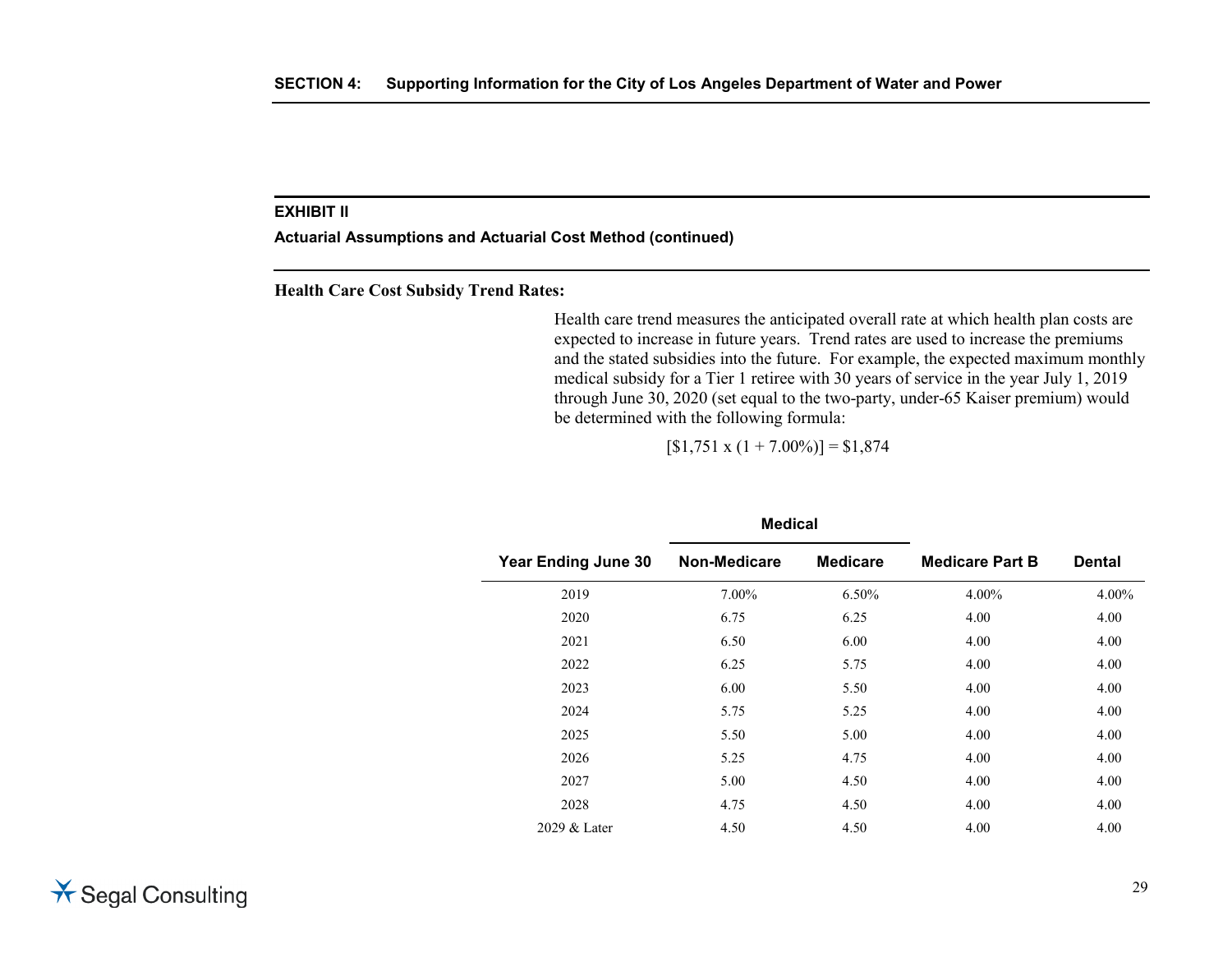## **Actuarial Assumptions and Actuarial Cost Method (continued)**

| <b>Marital Status</b>            | Actives at the time of retirement: 75% of male employees and 40% of female<br>employees assumed to be married with coverage for spouse.                                                                                                              |
|----------------------------------|------------------------------------------------------------------------------------------------------------------------------------------------------------------------------------------------------------------------------------------------------|
|                                  | Retirees at the time of retirement: Actual data included in census.                                                                                                                                                                                  |
| <b>Spouse Age Difference</b>     | Husbands are assumed to be 1 year older than female members. Wives are assumed<br>to be 3 years younger than male members.                                                                                                                           |
| <b>Future Benefit Accruals:</b>  | 1.0 year of service per year.                                                                                                                                                                                                                        |
| <b>Other Government Service:</b> | Tier 1 members are assumed to purchase an additional 0.10 years of service per year.<br>Tier 2 members are assumed to purchase an additional 0.03 years of service per year.<br>These service purchases exclude those priced at full actuarial cost. |
| Participation                    | 97% of the current actives are assumed to enroll in medical coverage at retirement.<br>95% of the current actives are assumed to enroll in dental coverage at retirement.                                                                            |
| <b>Asset Valuation Method</b>    | Any actual investment gains and losses that are above or below the annual return<br>assumed in the valuation are recognized over 5-year periods.                                                                                                     |
| <b>Plan Design:</b>              | Development of plan liabilities was based on the substantive plan of benefits in<br>effect as described in Exhibit III.                                                                                                                              |
| <b>Administrative Expenses:</b>  | No administrative expenses were valued separately from the claim costs.                                                                                                                                                                              |
| <b>Implicit Subsidy:</b>         | None. Premiums paid by the retirees reflect rates underwritten for retirees only.                                                                                                                                                                    |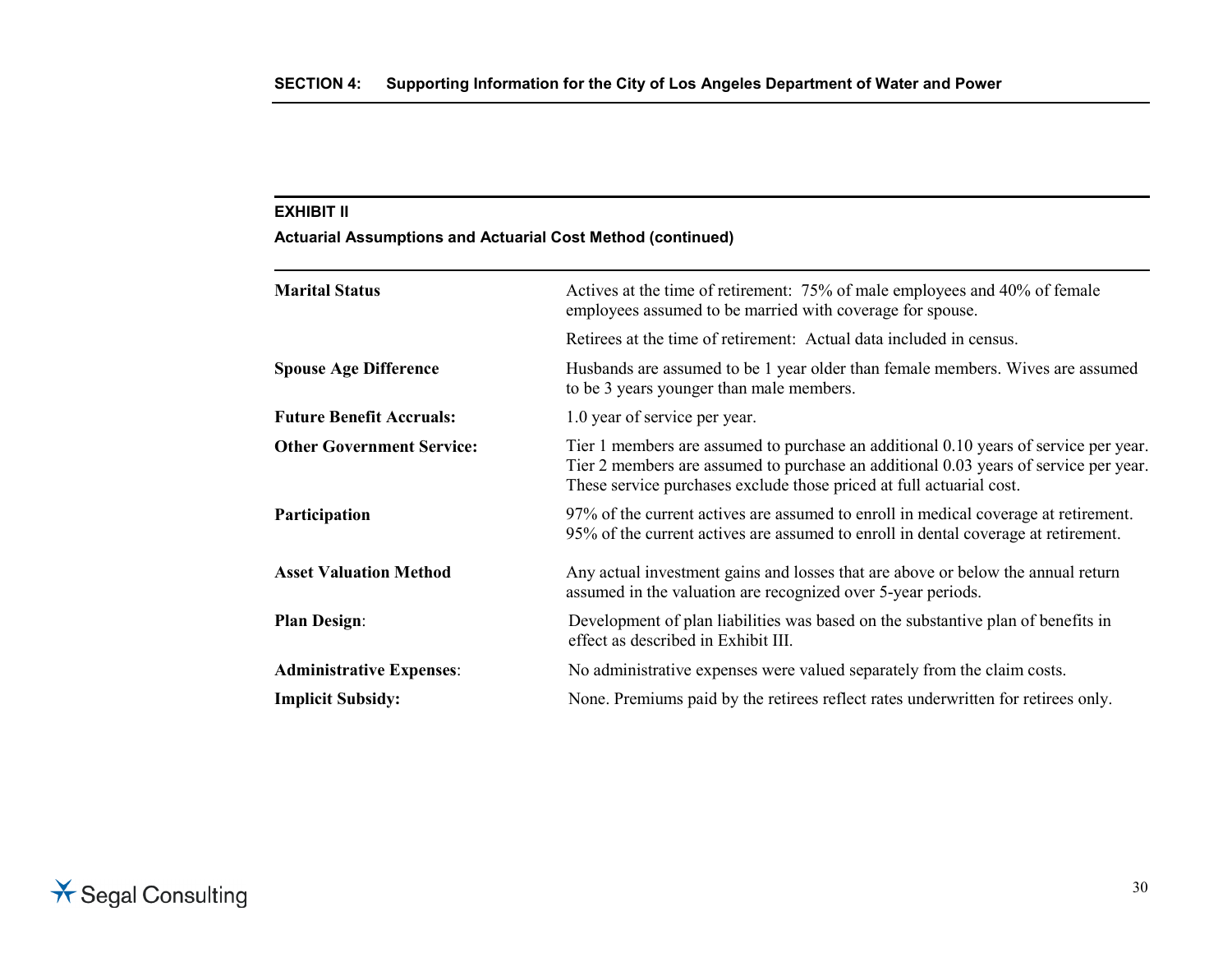## **Actuarial Assumptions and Actuarial Cost Method (continued)**

| <b>Impact of Affordable Care Act:</b> | As directed by DWP, we have reflected in the current valuation the impact of potential<br>excise tax imposed by the Affordable Care Act (ACA), and related statutes.                                                                                                                                                                                                                                                                                                                                                                                                                                                                                                                                                                                                                                                                                                                                                                                                                                                                                                                                                                                                                                                                                                                          |
|---------------------------------------|-----------------------------------------------------------------------------------------------------------------------------------------------------------------------------------------------------------------------------------------------------------------------------------------------------------------------------------------------------------------------------------------------------------------------------------------------------------------------------------------------------------------------------------------------------------------------------------------------------------------------------------------------------------------------------------------------------------------------------------------------------------------------------------------------------------------------------------------------------------------------------------------------------------------------------------------------------------------------------------------------------------------------------------------------------------------------------------------------------------------------------------------------------------------------------------------------------------------------------------------------------------------------------------------------|
|                                       | In particular, it is our understanding that beginning in 2022 (deferred from 2018 when<br>thresholds begin), the legislation will impose a 40 percent excise tax on the cost of<br>health plans above a certain threshold. It is our further understanding that the<br>thresholds in 2018 for non-Medicare retirees aged 55 through 64 are \$11,850 for<br>single coverage and \$30,950 for family coverage as specified in the Health Care<br>Reform. For all other retirees the thresholds in 2018 are \$10,200 for single coverage<br>and \$27,500 for family coverage. ACA allows the higher thresholds also to be used<br>for any member "who participates in a plan sponsored by an employer the majority of<br>whose employees covered by the plan are engaged in a high-risk profession or<br>employed to repair or install electrical or telecommunication lines." We did not have<br>the data available to identify such members in the current valuation, and so have not<br>applied these higher thresholds except for members aged 55 through 64 (to whom the<br>higher thresholds apply regardless of risk-type profession classification). If such data<br>is provided by DWP, we can reflect this higher threshold in the excise tax calculation<br>in our future valuations. |
|                                       | The thresholds in 2019 are indexed and for the purpose of this valuation, they are<br>assumed to increase by 4.00% (i.e., 1% over the assumed 3.00% CPI assumption used<br>in the retirement valuation) over those in 2018. After 2019, the thresholds are assumed<br>to increase by 3.00% (assumed CPI inflation) per year. In this valuation, we have<br>allocated the excise tax between the Plan and the retiree, based on the proportion of<br>the health care cost expected to be paid by each party.                                                                                                                                                                                                                                                                                                                                                                                                                                                                                                                                                                                                                                                                                                                                                                                   |
| <b>Assumption Changes Since Prior</b> | The following assumptions were changed since the prior valuation:                                                                                                                                                                                                                                                                                                                                                                                                                                                                                                                                                                                                                                                                                                                                                                                                                                                                                                                                                                                                                                                                                                                                                                                                                             |
| <b>Valuation:</b>                     | Updated spouse age difference assumption.<br>≻<br>Updated per capita costs.<br>≻                                                                                                                                                                                                                                                                                                                                                                                                                                                                                                                                                                                                                                                                                                                                                                                                                                                                                                                                                                                                                                                                                                                                                                                                              |
|                                       | Decreased dental and Medicare Part B subsidy trend from 4.50% to 4.00%.<br>≻                                                                                                                                                                                                                                                                                                                                                                                                                                                                                                                                                                                                                                                                                                                                                                                                                                                                                                                                                                                                                                                                                                                                                                                                                  |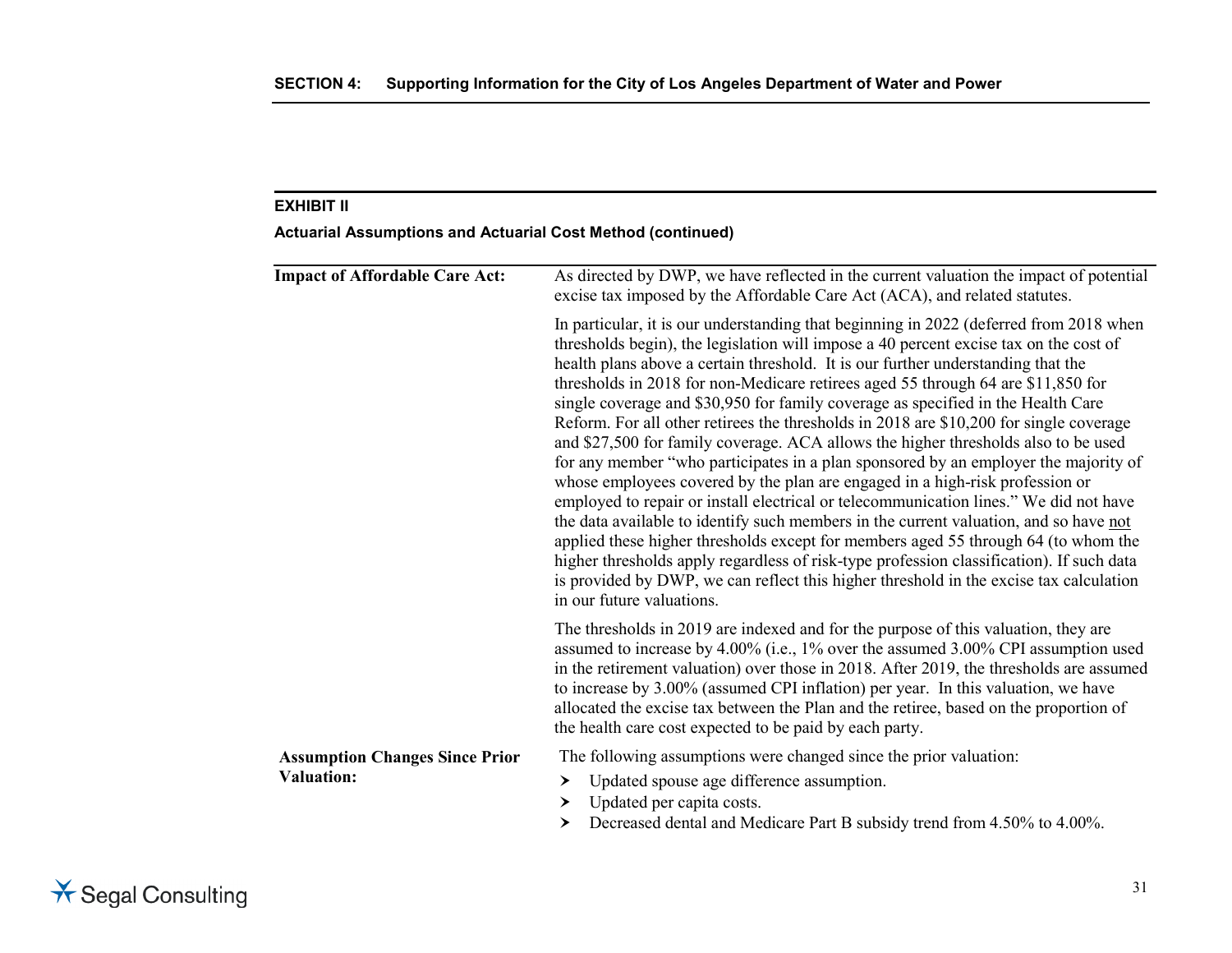#### **Summary of Plan**

This exhibit summarizes the major benefit provisions as included in the valuation. To the best of our knowledge, the summary represents the substantive plans as of the measurement date. It is not intended to be, nor should it be interpreted as, a complete statement of all benefit provisions.

| Eligibility:               | A retiree who was an employee of DWP immediately prior to retirement and is<br>receiving a monthly allowance under DWP's retirement plan is eligible for the<br>subsidy.                   |
|----------------------------|--------------------------------------------------------------------------------------------------------------------------------------------------------------------------------------------|
| Tier 1                     | All members hired before January 1, 2014.                                                                                                                                                  |
| Tier 2                     | All members hired on or after January 1, 2014.                                                                                                                                             |
| Age & Service Requirement: | Eligible for minimum pension from the Retirement Plan as follows:                                                                                                                          |
| Tier 1                     | Age 60 with 5 years of Department service; or                                                                                                                                              |
|                            | Age 55 with 10 years of Department service in the last 12 years; or                                                                                                                        |
|                            | Any age with 30 years of Department service; or                                                                                                                                            |
|                            | Receiving permanent total disability benefits from the Plan.                                                                                                                               |
|                            | To be eligible, the employee must have worked or been paid disability four of<br>Note:<br>the last five years immediately preceding eligibility to retire, or while eligible<br>to retire. |
| Tier 2                     | Age 60 with 5 years of continuous Department Service with the Plan immediately<br>prior to reaching eligibility; or                                                                        |
|                            | Age 60 with 10 years of Qualifying service; or                                                                                                                                             |
|                            | Any age with 30 years of Qualifying service; or                                                                                                                                            |
|                            | Receiving permanent total disability benefits from the Plan.                                                                                                                               |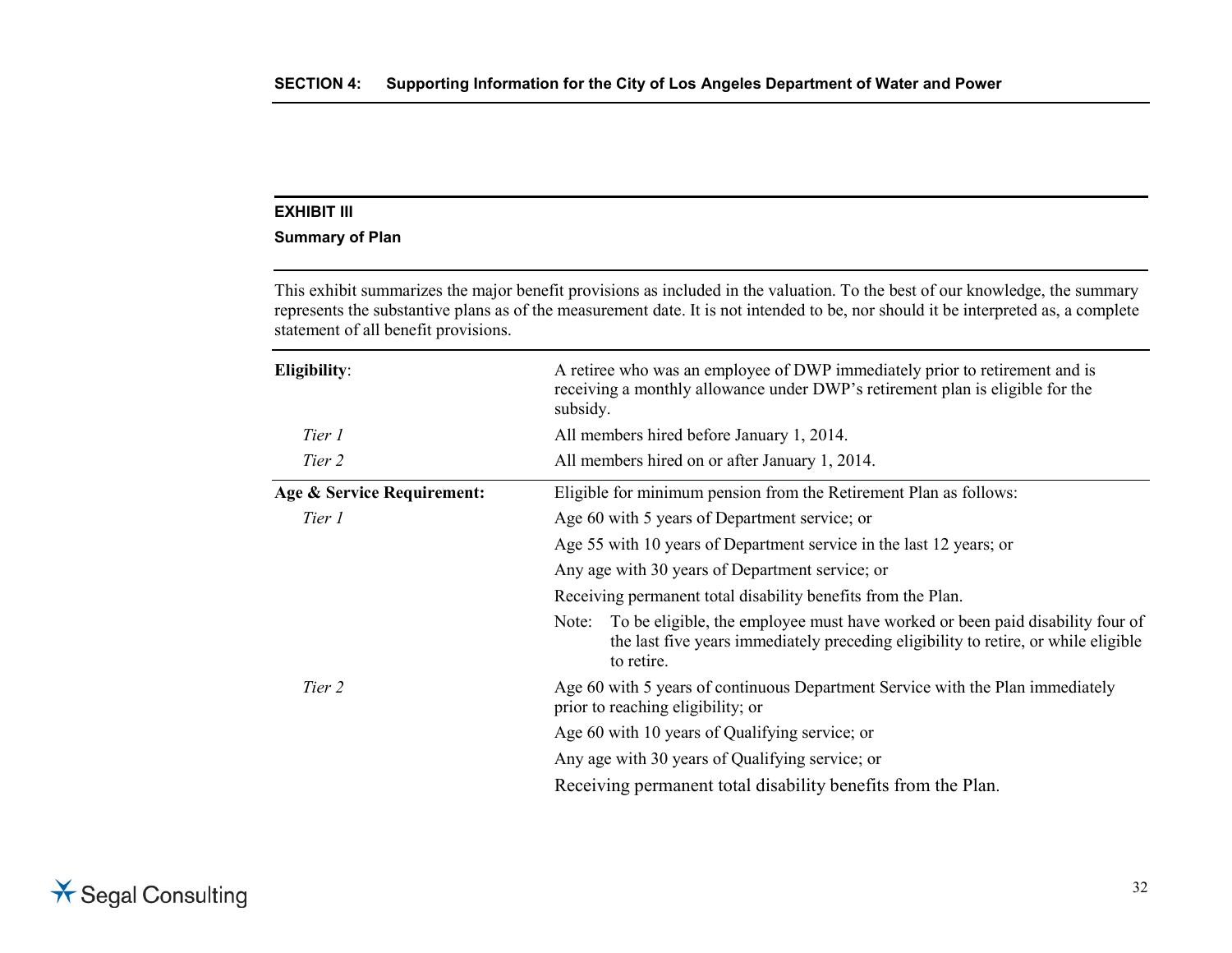| <b>Benefit Types:</b> | The DWP subsidy is computed by a formula related to years of qualifying service and<br>attained age at retirement. The actual years of qualifying service are rounded either up<br>or down to the nearest integer value. |
|-----------------------|--------------------------------------------------------------------------------------------------------------------------------------------------------------------------------------------------------------------------|
|                       | The subsidy limit is applied to the combined medical carrier and Medicare Part B<br>premium, but not the dental premium.                                                                                                 |

## *Tier 1*

|                          | <b>Years of Service</b> |       |         |         |         |  |
|--------------------------|-------------------------|-------|---------|---------|---------|--|
| <b>Age at Retirement</b> | 10                      | 15    | 20      | 25      | 30      |  |
| 55                       | \$350                   | \$700 | \$1,051 | \$1,401 | \$1,751 |  |
| 56                       | 357                     | 713   | 1,070   | 1,426   | 1,751   |  |
| 57                       | 363                     | 726   | 1,089   | 1,452   | 1,751   |  |
| 58                       | 369                     | 739   | 1,108   | 1,477   | 1,751   |  |
| 59                       | 376                     | 751   | 1,127   | 1,503   | 1,751   |  |
| 60                       | 382                     | 764   | 1.146   | 1,528   | 1,751   |  |
| 61                       | 388                     | 777   | 1,165   | 1,554   | 1,751   |  |
| 62                       | 395                     | 790   | 1,184   | 1,579   | 1,751   |  |
| 63                       | 401                     | 802   | 1,204   | 1,605   | 1,751   |  |
| 64                       | 408                     | 815   | 1,223   | 1,630   | 1,751   |  |
| 65                       | 414                     | 828   | 1,242   | 1,656   | 1,751   |  |

*Tier 2*

| <b>Age at Retirement</b> | <b>Years of Service</b> |       |       |       |       |  |
|--------------------------|-------------------------|-------|-------|-------|-------|--|
|                          | 10                      | 15    | 20    | 25    | 30    |  |
| 55                       | \$175                   | \$350 | \$525 | \$700 | \$876 |  |
| 56                       | 178                     | 357   | 535   | 713   | 876   |  |
| 57                       | 181                     | 363   | 544   | 726   | 876   |  |
| 58                       | 185                     | 369   | 554   | 739   | 876   |  |
| 59                       | 188                     | 376   | 564   | 751   | 876   |  |
| 60                       | 191                     | 382   | 573   | 764   | 876   |  |
| 61                       | 194                     | 388   | 583   | 777   | 876   |  |
| 62                       | 197                     | 395   | 592   | 790   | 876   |  |
| 63                       | 201                     | 401   | 602   | 802   | 876   |  |
| 64                       | 204                     | 408   | 611   | 815   | 876   |  |
| 65                       | 207                     | 414   | 621   | 828   | 876   |  |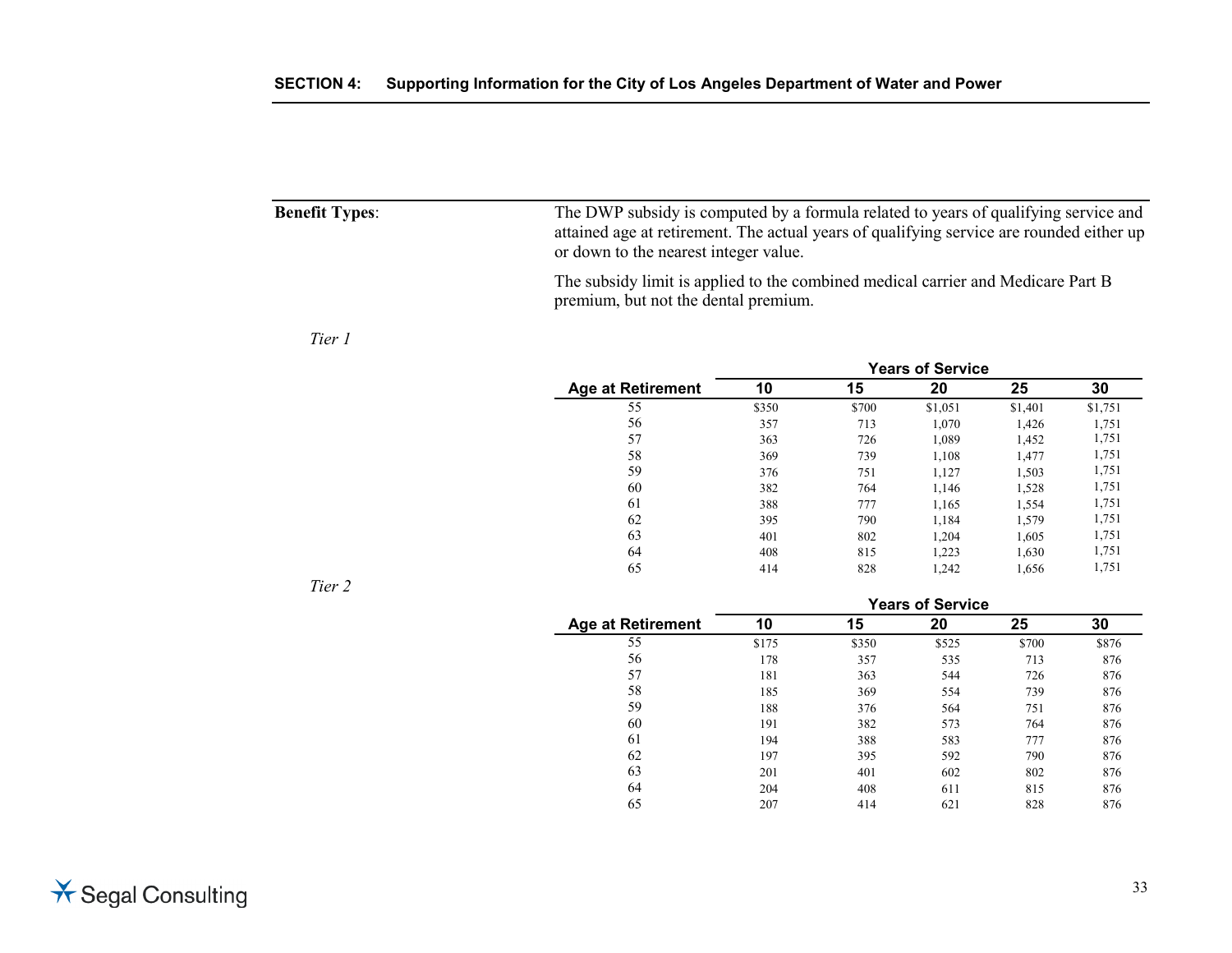|                                    | As shown, the maximum possible subsidy is \$1,751 and \$876 for Tier 1 and 2,<br>respectively. Subsidies may increase until age at retirement reaches 69.                                                                                                                                                                                                                                                                          |
|------------------------------------|------------------------------------------------------------------------------------------------------------------------------------------------------------------------------------------------------------------------------------------------------------------------------------------------------------------------------------------------------------------------------------------------------------------------------------|
| <b>Dependent Coverage:</b>         | Dependent spouses are eligible for the DWP medical subsidy coverage. Surviving<br>spouses are eligible to receive the DWP medical subsidy that would have been given<br>to the deceased employee or retiree if still living, and only if the surviving spouse was<br>enrolled in the deceased members' plan at the time of the members' death. Surviving<br>spouses and dependent spouses are not eligible for the dental subsidy. |
| <b>Retiree Contributions:</b>      | To the extent the DWP subsidies are less than the medical or dental premiums, the<br>retiree contributes the cost difference.                                                                                                                                                                                                                                                                                                      |
| <b>Changes in Plan Provisions:</b> | Certain technical amendments related to the administration of Tier 2 provisions were<br>adopted. The vesting requirement for Tier 2 members was amended to include a<br>reduction in the minimum vesting requirement for Tier 2 members to 5 years.                                                                                                                                                                                |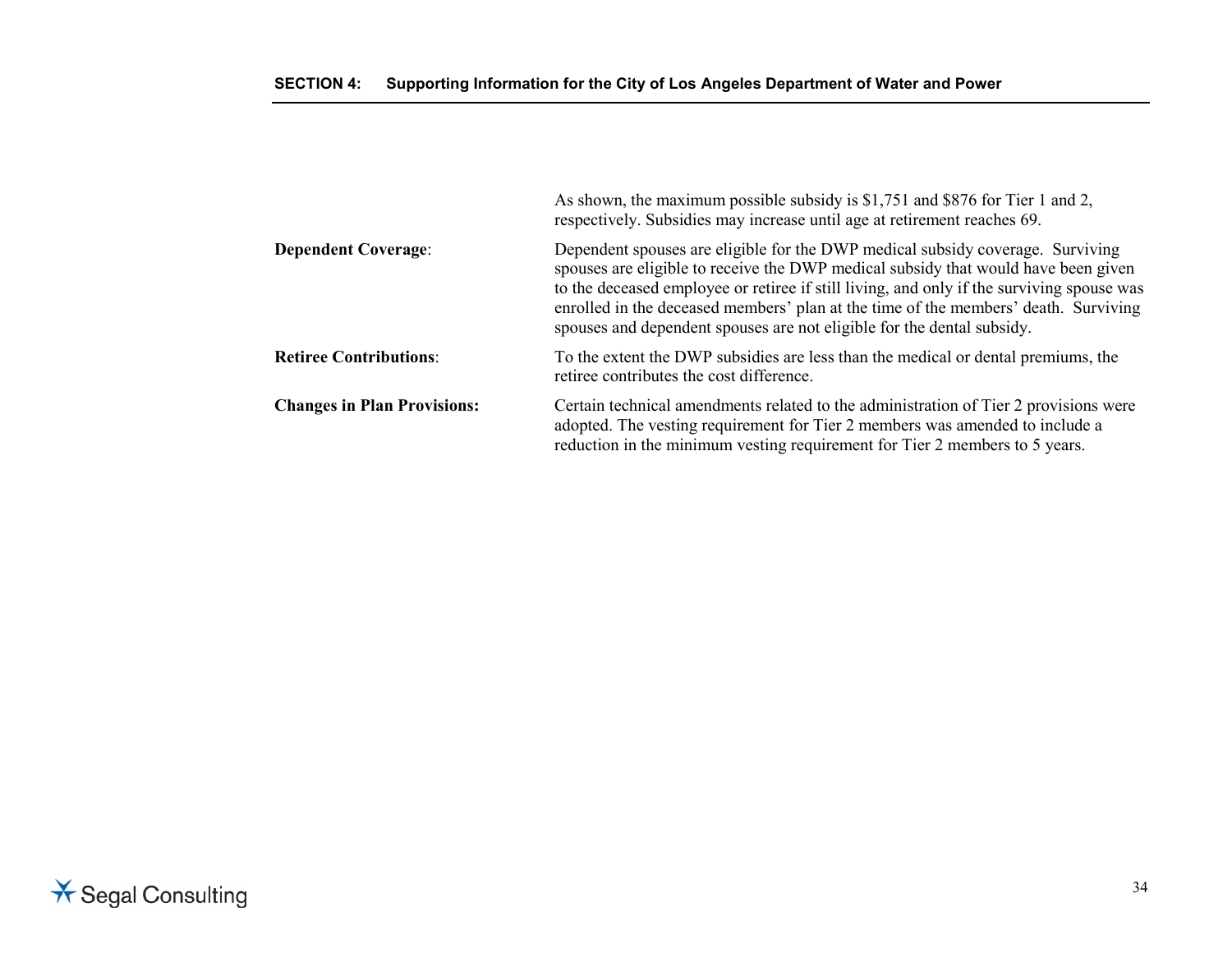## **EXHIBIT IV**

## **Definitions of Terms**

The following list defines certain technical terms for the convenience of the reader:

| <b>Assumptions or Actuarial</b><br><b>Assumptions:</b>                      |                                                                                                                                                                                                                                                    | The estimates on which the cost of the Plan is calculated including:                                                                                                                                                                                        |
|-----------------------------------------------------------------------------|----------------------------------------------------------------------------------------------------------------------------------------------------------------------------------------------------------------------------------------------------|-------------------------------------------------------------------------------------------------------------------------------------------------------------------------------------------------------------------------------------------------------------|
|                                                                             | (a)                                                                                                                                                                                                                                                | Investment return — the rate of investment yield that the Plan will earn over<br>the long-term future;                                                                                                                                                      |
|                                                                             | (b)                                                                                                                                                                                                                                                | Mortality rates — the death rates of employees and pensioners; life<br>expectancy is based on these rates;                                                                                                                                                  |
|                                                                             | (c)                                                                                                                                                                                                                                                | Retirement rates — the rate or probability of retirement at a given age;                                                                                                                                                                                    |
|                                                                             | (d)                                                                                                                                                                                                                                                | <u>Turnover rates</u> — the rates at which employees of various ages are expected<br>to leave employment for reasons other than death, disability, or retirement.                                                                                           |
| <b>Actuarial Present Value of Total</b><br><b>Projected Benefits (APB):</b> | Present value of all future benefit payments for current retirees and active employees<br>taking into account assumptions about demographics, turnover, mortality, disability,<br>retirement, health care trends, and other actuarial assumptions. |                                                                                                                                                                                                                                                             |
| <b>Normal Cost:</b>                                                         | of service.                                                                                                                                                                                                                                        | The amount of contributions required to fund the benefit allocated to the current year                                                                                                                                                                      |
| <b>Actuarial Accrued Liability</b><br><b>For Actives:</b>                   |                                                                                                                                                                                                                                                    | The equivalent of the accumulated normal costs allocated to the years before the<br>valuation date.                                                                                                                                                         |
| <b>Actuarial Accrued Liability</b><br><b>For Retirees:</b>                  |                                                                                                                                                                                                                                                    | The single sum value of lifetime benefits to existing retirees. This sum takes account<br>of life expectancies appropriate to the ages of the retirees and of the interest which the<br>sum is expected to earn before it is entirely paid out in benefits. |